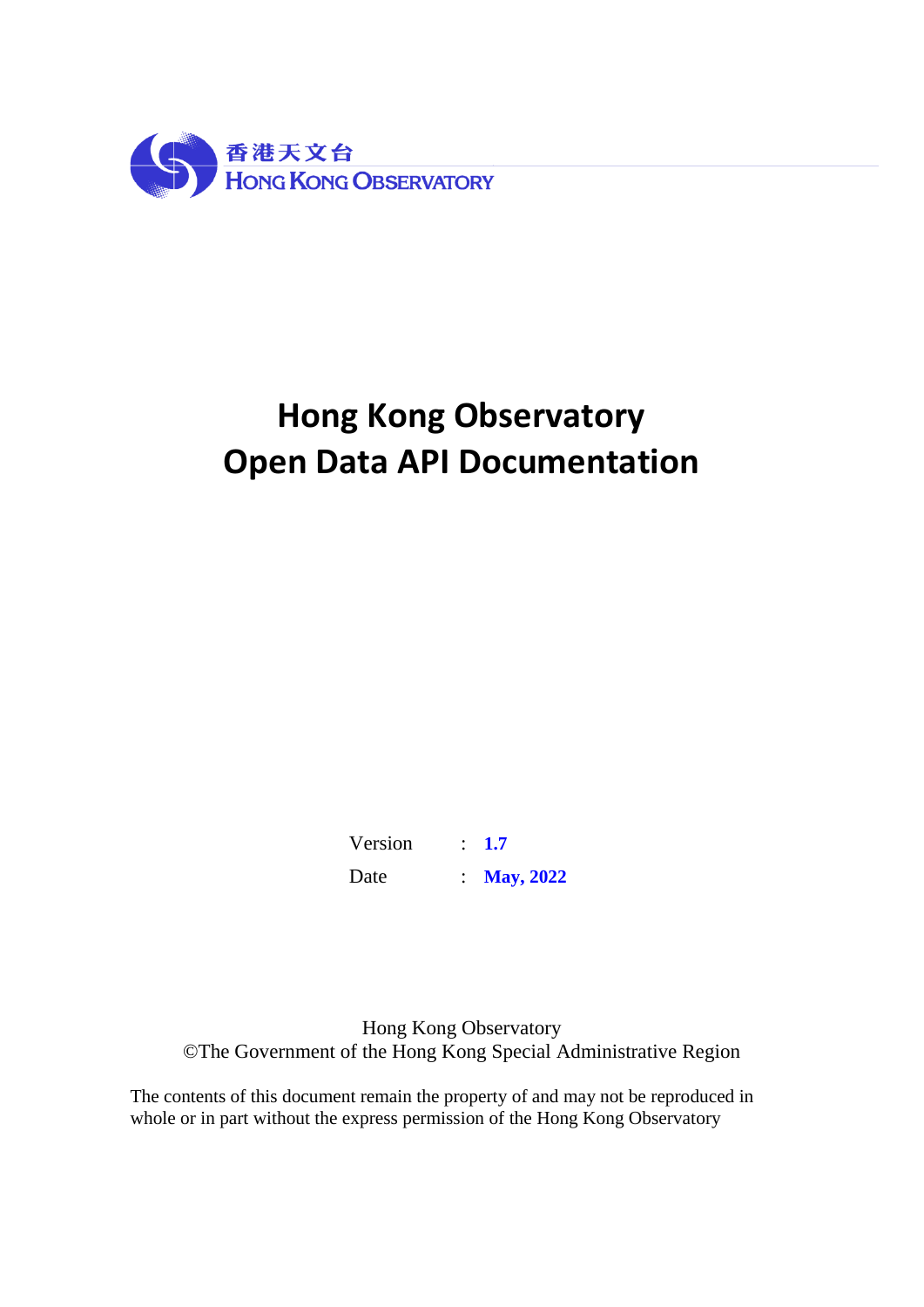| <b>Amendment History</b> |                                                                                            |                          |                    |              |
|--------------------------|--------------------------------------------------------------------------------------------|--------------------------|--------------------|--------------|
| Change<br>Number         | <b>Revision Description</b>                                                                | Pages<br>Affected        | Revision<br>Number | Date         |
| $\mathbf{1}$             | <b>Document Released</b>                                                                   | All                      | 1.0                | Jun,<br>2019 |
| $\overline{2}$           | <b>Update API Request</b><br><b>Parameters</b>                                             | $14 - 16$                | 1.1                | Apr,<br>2020 |
| $\overline{3}$           | <b>Update API Request</b><br><b>Parameters</b>                                             | $17 - 25$                | 1.2                | Jun,<br>2020 |
| $\overline{4}$           | <b>Add Dataset</b>                                                                         | 13,<br>$25 - 28$         | 1.2                | Jun,<br>2020 |
| 5                        | <b>Update API Response</b><br><b>Details</b>                                               | $5 - 20$                 | 1.3                | Sep,<br>2020 |
| 6                        | <b>Add Response</b><br><b>Example</b> to the<br>Datasets which may<br>return null response |                          | 1.3                | Sep,<br>2020 |
| $\overline{7}$           | <b>Add API Response</b><br>Parameter                                                       | $5 - 6$                  | 1.4                | Apr,<br>2021 |
| 8                        | <b>Update API Response</b><br><b>Details</b>                                               | $23 - 25$                | 1.5                | May,<br>2021 |
| 9                        | <b>Update Dataset</b>                                                                      | $22 - 23$ ,<br>$34 - 35$ | 1.6                | Oct,<br>2021 |
| 10                       | <b>Update Dataset</b> , Update<br><b>API Request</b><br><b>Parameters</b>                  | 23-34                    | 1.7                | May,<br>2022 |
|                          |                                                                                            |                          |                    |              |
|                          |                                                                                            |                          |                    |              |

 $\overline{a}$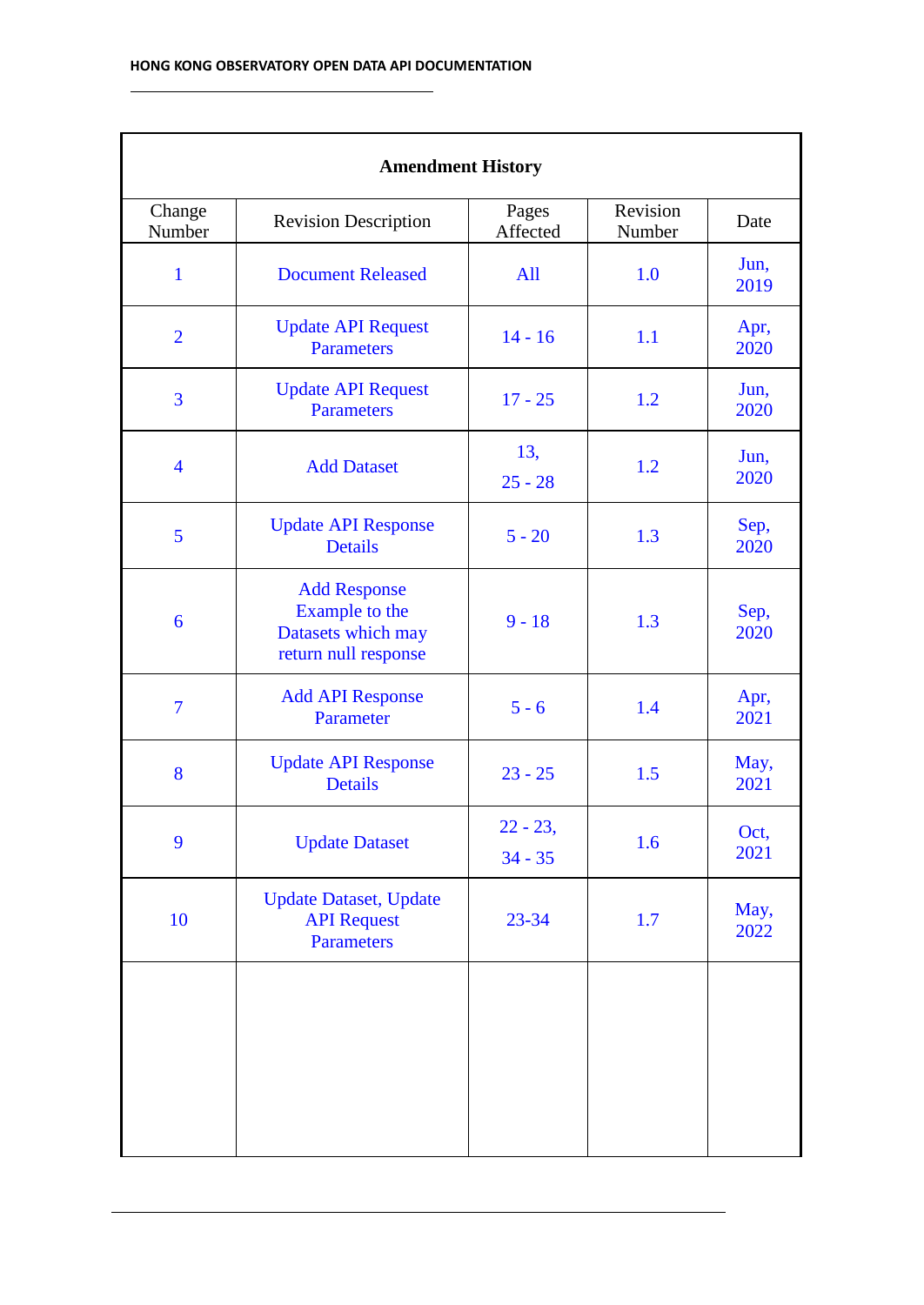# **TABLE OF CONTENTS**

| 1.                       |                                                   |
|--------------------------|---------------------------------------------------|
|                          |                                                   |
| $\overline{\phantom{m}}$ |                                                   |
|                          |                                                   |
| $\qquad \qquad -$        |                                                   |
|                          |                                                   |
|                          |                                                   |
|                          |                                                   |
|                          |                                                   |
|                          |                                                   |
|                          |                                                   |
|                          |                                                   |
|                          |                                                   |
|                          |                                                   |
| 2.                       |                                                   |
|                          |                                                   |
| $\overline{a}$           |                                                   |
|                          |                                                   |
|                          |                                                   |
|                          |                                                   |
|                          |                                                   |
|                          |                                                   |
|                          |                                                   |
|                          |                                                   |
| 3.                       | OPEN DATA (CLIMATE AND WEATHER INFORMATION) API22 |
|                          |                                                   |
|                          |                                                   |
|                          |                                                   |
|                          |                                                   |
|                          |                                                   |
| $\overline{\phantom{a}}$ |                                                   |
| $\overline{\phantom{0}}$ |                                                   |
|                          |                                                   |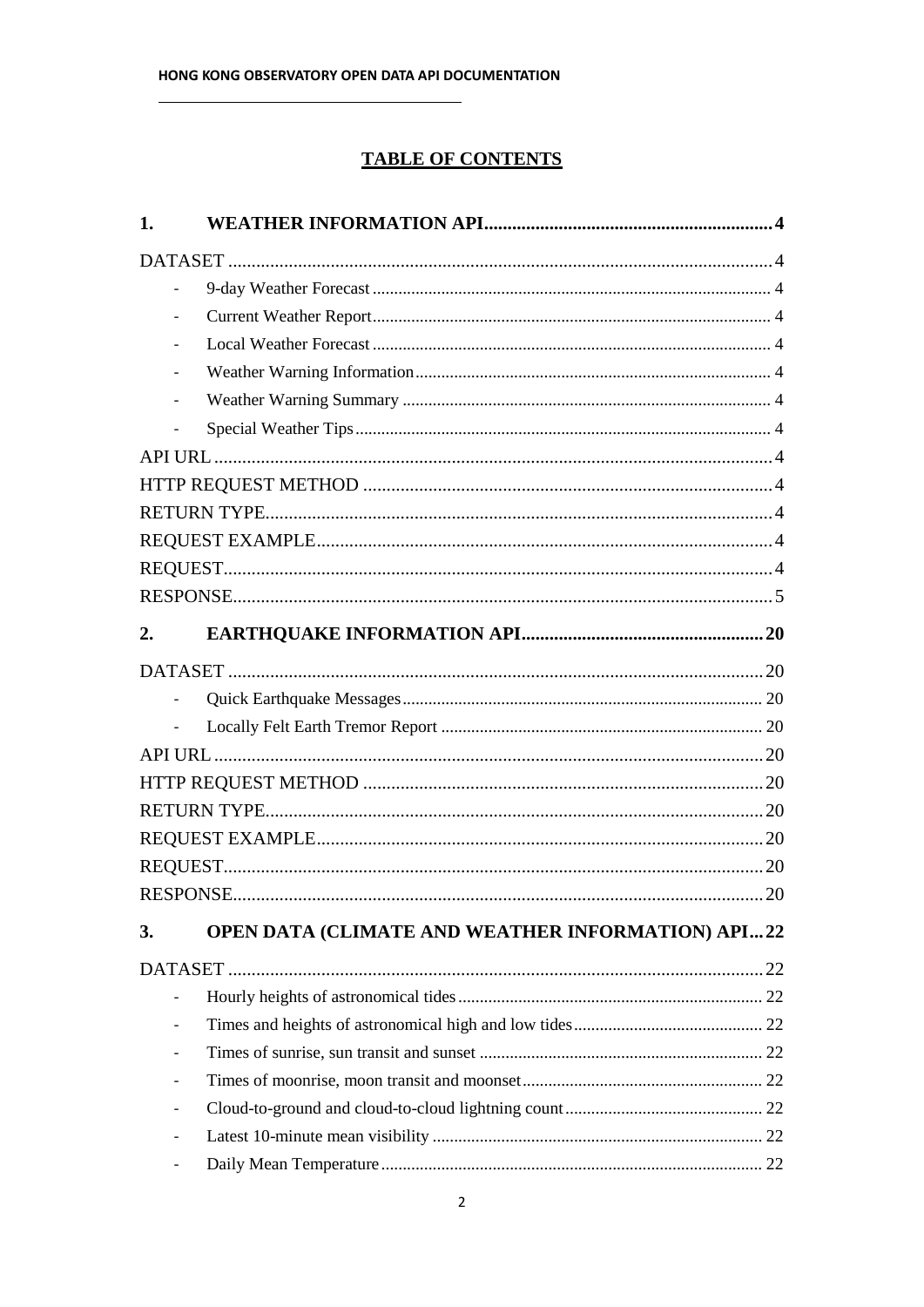#### HONG KONG OBSERVATORY OPEN DATA API DOCUMENTATION

| $\overline{\phantom{0}}$ |  |
|--------------------------|--|
| $\overline{\phantom{a}}$ |  |
|                          |  |
|                          |  |
|                          |  |
|                          |  |
|                          |  |
|                          |  |
|                          |  |
|                          |  |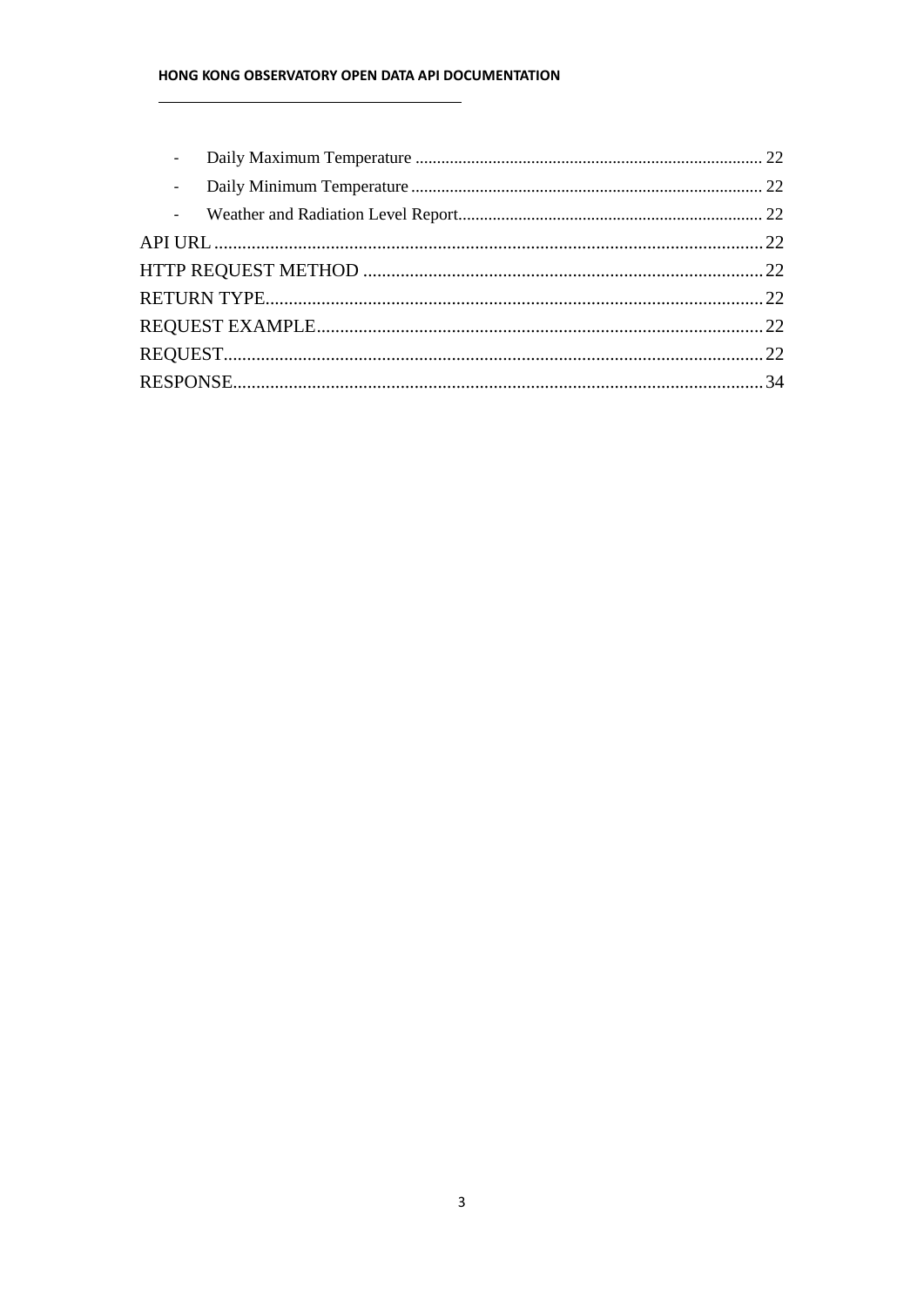# 1. Weather Information API

# **Dataset**

- 9-day Weather Forecast
- Current Weather Report
- Local Weather Forecast
- Weather Warning Information
- Weather Warning Summary
- Special Weather Tips

# **API URL**

# <https://data.weather.gov.hk/weatherAPI/opendata/weather.php>

Please include valid parameters in API request. For valid parameters, please refer to Request table in this section.

# **HTTP Request Method**

**GET** 

# **Return Type**

JSON

# **Request Example**

<https://data.weather.gov.hk/weatherAPI/opendata/weather.php?dataType=flw&lang=en>

#### **Request**

| <b>Parameter</b> | <b>Accepted values</b> | <b>Description</b>                        |
|------------------|------------------------|-------------------------------------------|
| dataType         | lflw                   | flw: Local Weather Forecast               |
|                  | fnd                    | fnd: 9-day Weather Forecast               |
|                  | Irhrread               | rhrread: Current Weather Report           |
|                  | warnsum                | warnsum: Weather Warning Summary          |
|                  | warningInfo            | warning Info: Weather Warning Information |
|                  | swt                    | swt: Special Weather Tips                 |
|                  |                        |                                           |
| lang             | en                     | en: English                               |
|                  | tc                     | tc: Traditional Chinese                   |
|                  | <b>SC</b>              | sc: Simplified Chinese                    |
|                  |                        | Default language: en                      |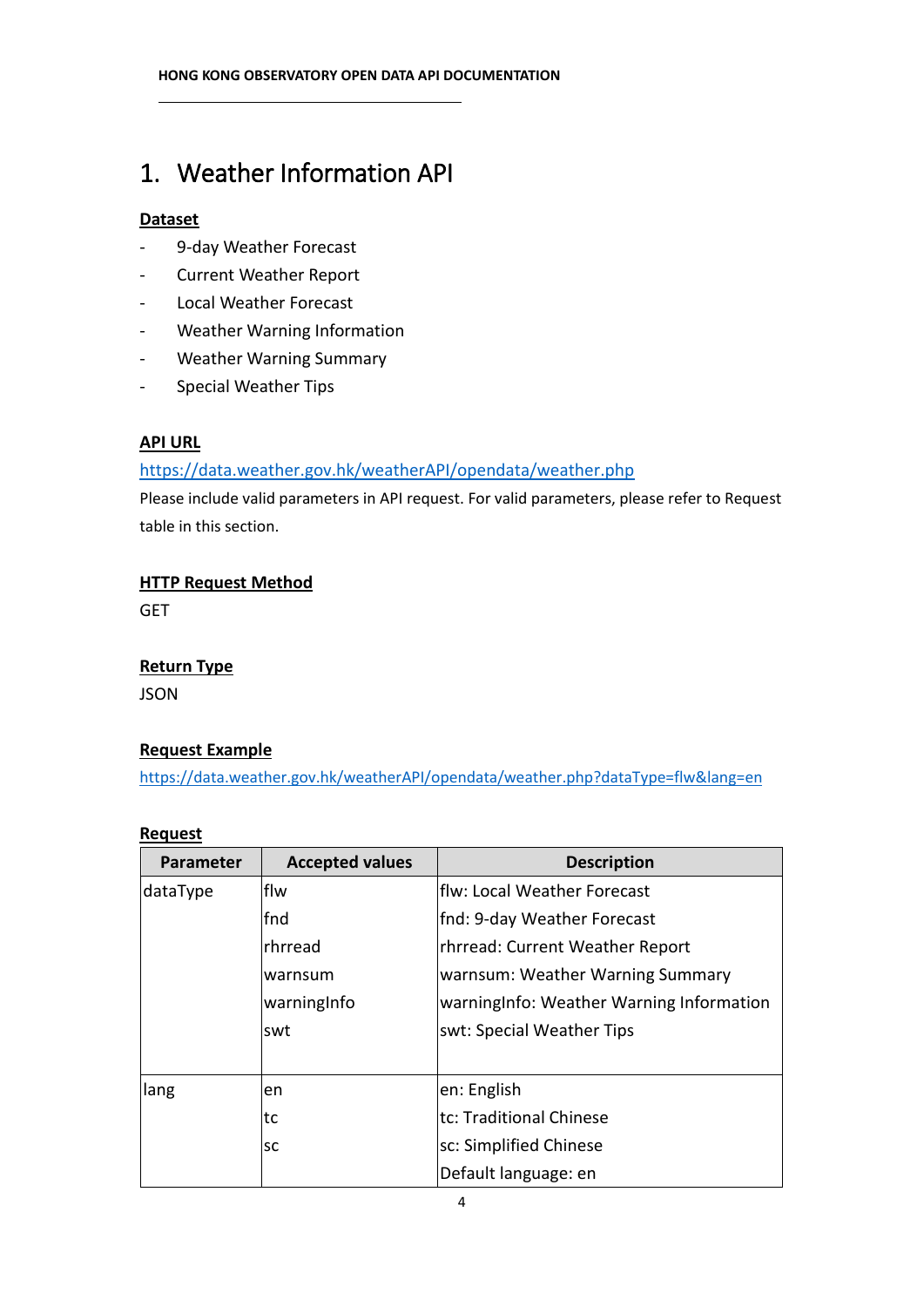# **Response**

Local Weather Forecast (flw)

| <b>Parameter</b>  | <b>Description</b>          | <b>Details</b>            |
|-------------------|-----------------------------|---------------------------|
| generalSituation  | <b>General Situation</b>    |                           |
| tclnfo            | <b>Tropical Cyclone</b>     |                           |
|                   | Information                 |                           |
| fireDangerWarning | <b>Fire Danger Warning</b>  |                           |
|                   | Message                     |                           |
| forecastPeriod    | <b>Forecast Period</b>      |                           |
| forecastDesc      | <b>Forecast Description</b> |                           |
| outlook           | Outlook                     |                           |
| updateTime        | <b>Update Time</b>          | YYYY-MM-DD'T'hh:mm:ssZ    |
|                   |                             | Example:                  |
|                   |                             | 2020-09-01T08:19:00+08:00 |

# 9-day Weather Forecast (fnd)

| Parameter       | <b>Description</b>       | <b>Details</b>                     |
|-----------------|--------------------------|------------------------------------|
| weatherForecast | <b>Weather Forecast</b>  | Return a List                      |
| forecastDate    | <b>Forecast Date</b>     | YYYYMMDD                           |
| forecastWeather | <b>Forecast Weather</b>  |                                    |
| forecastMaxtemp | Forecast Maximum         |                                    |
|                 | Temperature              |                                    |
| forecastMintemp | <b>Forecast Minimum</b>  |                                    |
|                 | Temperature              |                                    |
| week            | Week                     |                                    |
| forecastWind    | <b>Forecast Wind</b>     |                                    |
| forecastMaxrh   | Forecast Maximum         |                                    |
|                 | <b>Relative Humidity</b> |                                    |
| forecastMinrh   | <b>Forecast Minimum</b>  |                                    |
|                 | <b>Relative Humidity</b> |                                    |
| ForecastIcon    | Forecast Weather         | Weather icon list:                 |
|                 | Icon                     | https://www.hko.gov.hk/textonly/v2 |
|                 |                          | /explain/wxicon e.htm              |
| <b>PSR</b>      | Probability of           | Response value:                    |
|                 | Significant Rain         | High                               |
|                 |                          | Medium High                        |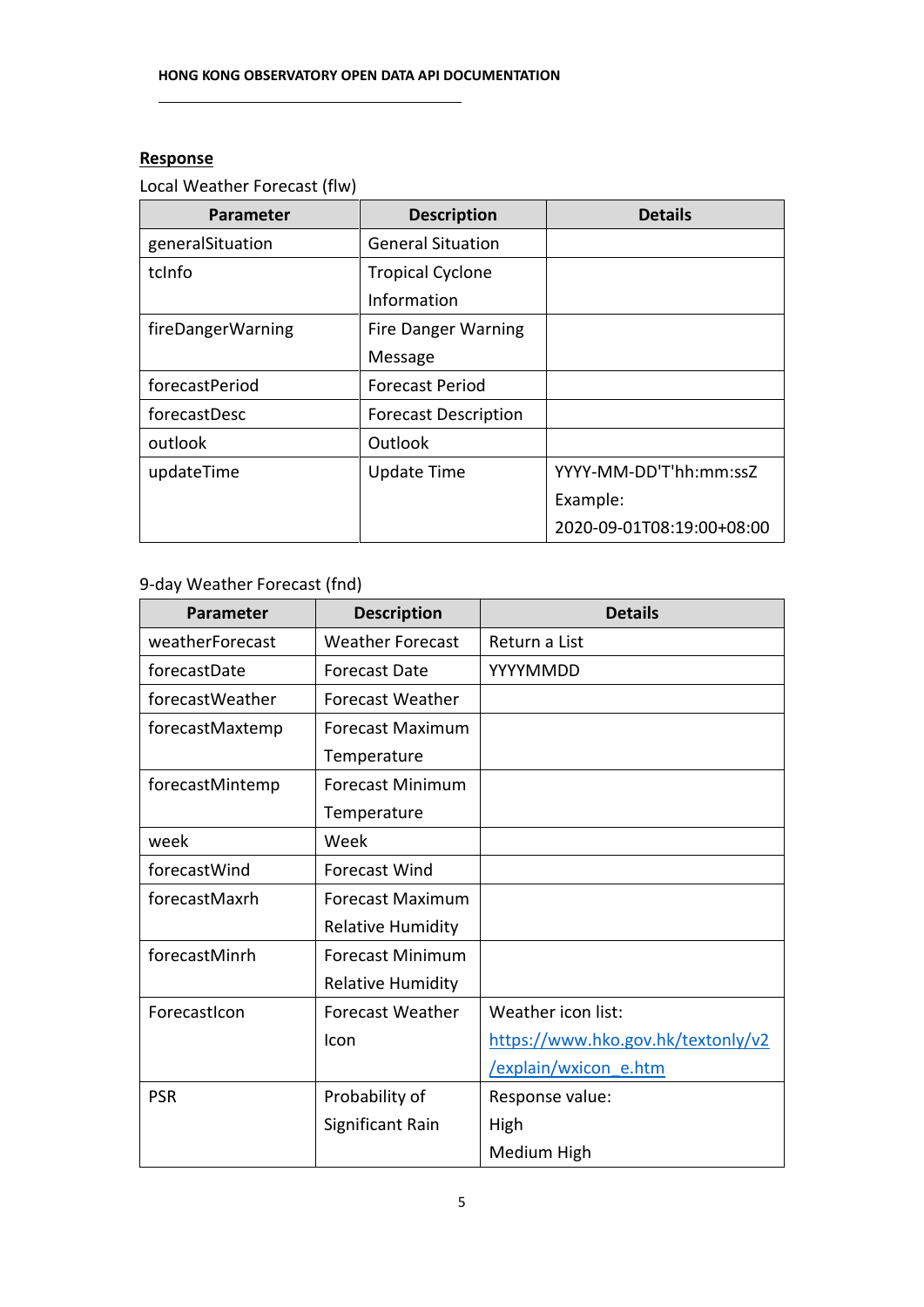|          |                  | Medium                       |                                    |
|----------|------------------|------------------------------|------------------------------------|
|          |                  | Medium Low                   |                                    |
|          |                  | Low                          |                                    |
|          |                  |                              |                                    |
|          |                  | Response value description:  |                                    |
|          |                  |                              | https://www.hko.gov.hk/en/wxinfo/c |
|          |                  | urrwx/fnd.htm?tablenote=true |                                    |
| soilTemp | Soil Temperature | place                        | location                           |
|          |                  | value                        | value                              |
|          |                  | unit                         | unit                               |
|          |                  | recordTime                   | record time                        |
|          |                  |                              | YYYY-MM-                           |
|          |                  |                              | DD'T'hh:mm:ssZ                     |
|          |                  |                              | Example:                           |
|          |                  |                              | 2020-09-                           |
|          |                  |                              | 01T08:19:00+08:00                  |
|          |                  | depth                        | unit: unit                         |
|          |                  |                              | value: depth value                 |
| seaTemp  | Sea Surface      | place                        | location                           |
|          | Temperature      | value                        | value                              |
|          |                  | unit                         | unit                               |
|          |                  | recordTime                   | record time                        |
|          |                  |                              | YYYY-MM-                           |
|          |                  |                              | DD'T'hh:mm:ssZ                     |
|          |                  |                              | Example:                           |
|          |                  |                              | 2020-09-                           |
|          |                  |                              | 01T08:19:00+08:00                  |

# Current Weather Report (rhrread)

| Parameter              | <b>Description</b> | <b>Details</b> |                           |  |
|------------------------|--------------------|----------------|---------------------------|--|
| lightning <sup>1</sup> | Lightning          | data           | place: location           |  |
|                        |                    |                | occur: true               |  |
|                        |                    | startTime      | <b>Start Time</b>         |  |
|                        |                    |                | YYYY-MM-DD'T'hh:mm:ssZ    |  |
|                        |                    |                | Example:                  |  |
|                        |                    |                | 2020-09-01T08:19:00+08:00 |  |
|                        |                    | endTime        | End Time                  |  |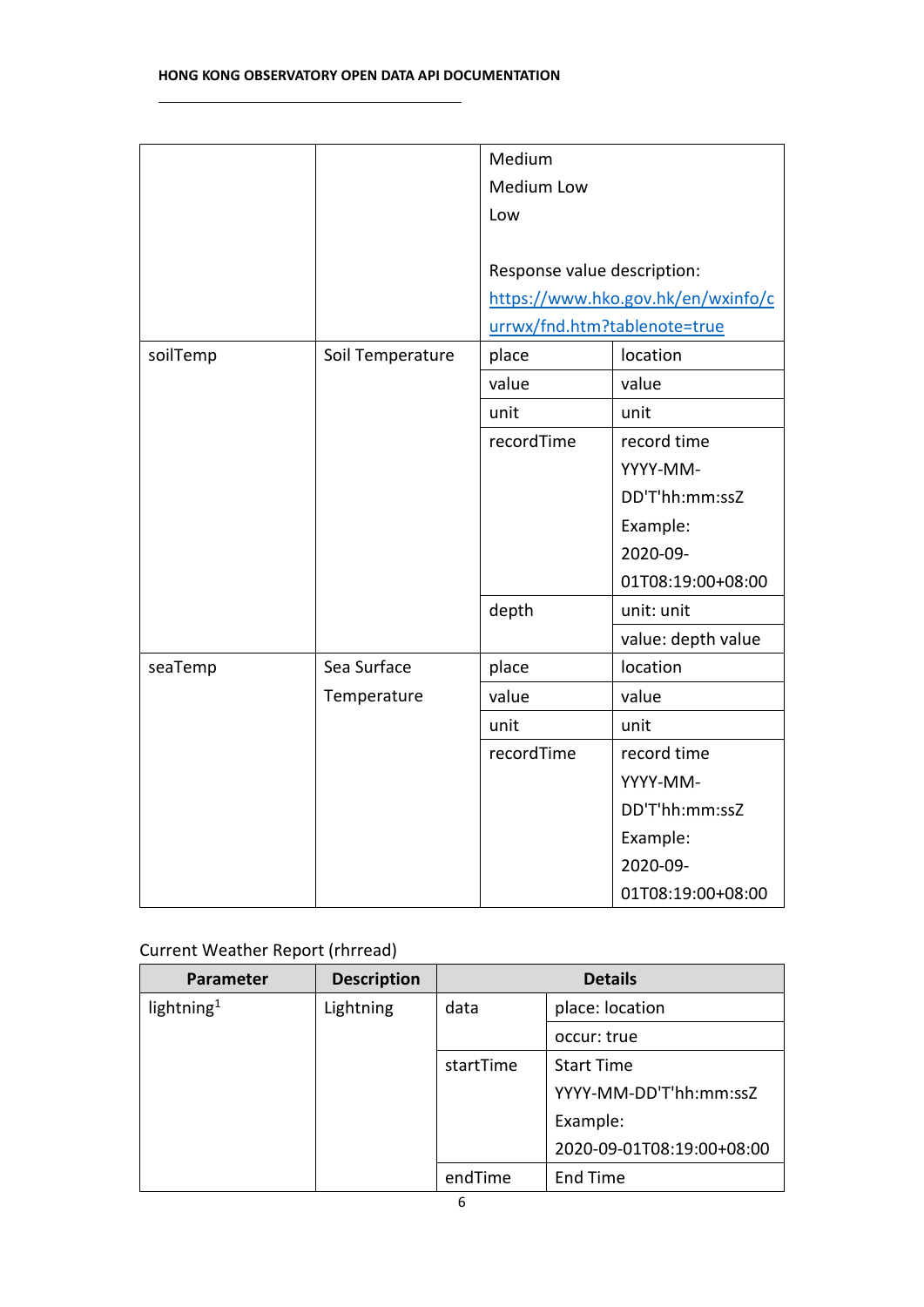|                |                    |                                         | YYYY-MM-DD'T'hh:mm:ssZ                   |
|----------------|--------------------|-----------------------------------------|------------------------------------------|
|                |                    |                                         | Example:                                 |
|                |                    |                                         | 2020-09-01T08:19:00+08:00                |
| rainfall       | Rainfall           | data                                    | unit: unit                               |
|                |                    |                                         | place: location                          |
|                |                    |                                         | $max1$ : Maximum rainfall                |
|                |                    |                                         | record                                   |
|                |                    |                                         | min <sup>1</sup> : Minimum rainfall      |
|                |                    |                                         | record                                   |
|                |                    |                                         | Main: Maintenance flag                   |
|                |                    |                                         | (TRUE/FALSE)                             |
|                |                    | startTime                               | <b>Start Time</b>                        |
|                |                    |                                         | YYYY-MM-DD'T'hh:mm:ssZ                   |
|                |                    |                                         | Example:                                 |
|                |                    |                                         | 2020-09-01T08:19:00+08:00                |
|                |                    | endTime                                 | <b>End Time</b>                          |
|                |                    |                                         | YYYY-MM-DD'T'hh:mm:ssZ                   |
|                |                    |                                         | Example:                                 |
|                |                    |                                         | 2020-09-01T08:19:00+08:00                |
| icon           | Icon               | Return a List                           |                                          |
|                |                    | Weather icon list:                      |                                          |
|                |                    |                                         | https://www.hko.gov.hk/textonly/v2/expla |
|                |                    | in/wxicon e.htm                         |                                          |
| iconUpdateTime | Icon Update        |                                         | YYYY-MM-DD'T'hh:mm:ssZ                   |
|                | Time               | Example:                                |                                          |
|                |                    |                                         | 2020-09-01T08:19:00+08:00                |
| uvindex        | UV Index           | data                                    | place: location                          |
|                |                    |                                         | value: value                             |
|                |                    |                                         | desc: description                        |
|                |                    |                                         | message <sup>1</sup> : message           |
|                |                    | recordDesc                              | record description                       |
| updateTime     | <b>Update Time</b> |                                         | YYYY-MM-DD'T'hh:mm:ssZ                   |
|                |                    | Example:                                |                                          |
|                |                    |                                         | 2020-09-01T08:19:00+08:00                |
| warningMessage | Warning            |                                         | Return a List. If no data for warning    |
|                | Message            | message, empty string will be returned. |                                          |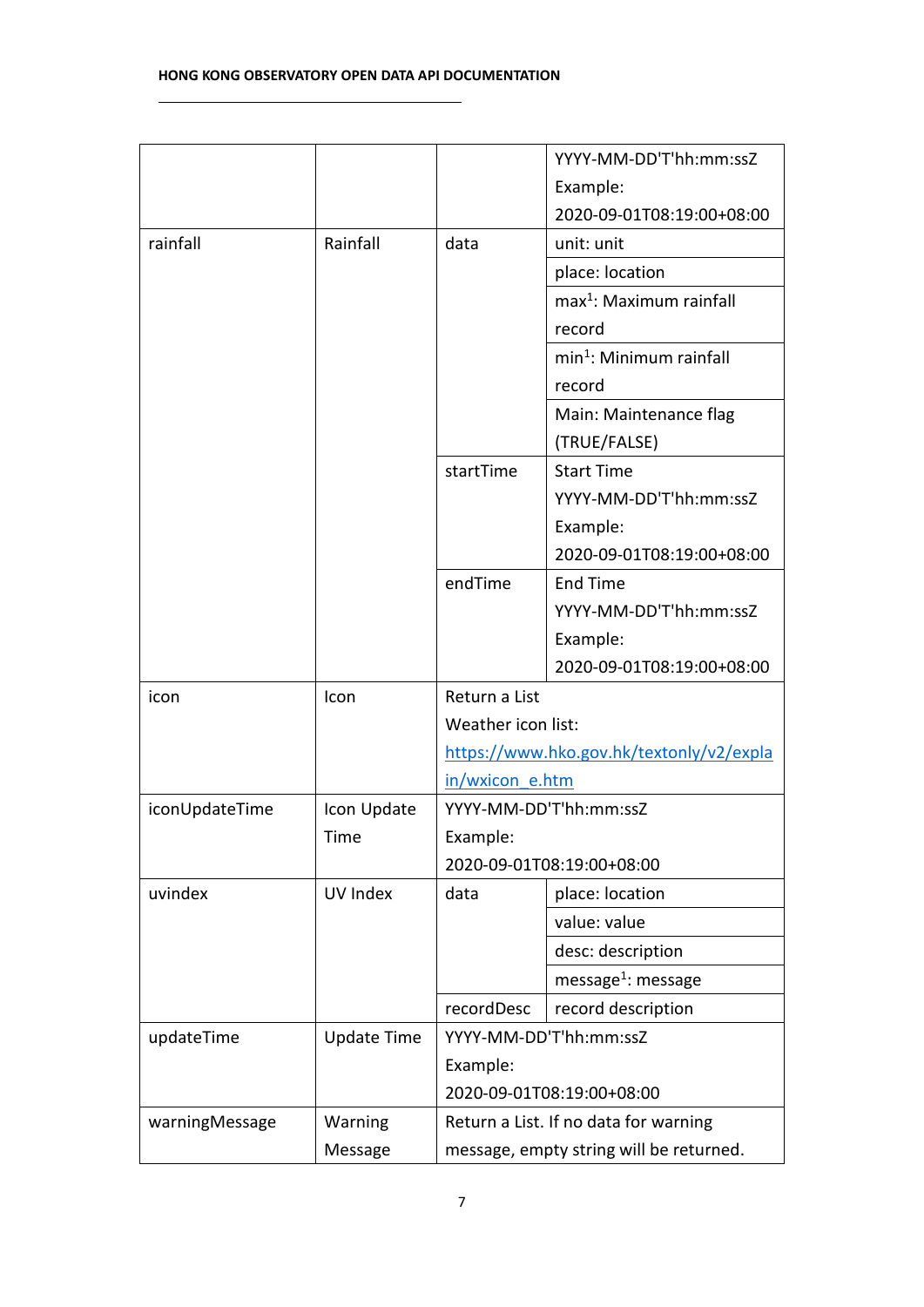#### **HONG KONG OBSERVATORY OPEN DATA API DOCUMENTATION**

| rainstormReminder <sup>1</sup>  | Rainstorm           |                |                           |
|---------------------------------|---------------------|----------------|---------------------------|
|                                 | Reminder            |                |                           |
| specialWxTips <sup>1</sup>      | Special             | Return a List. |                           |
|                                 | <b>Weather Tips</b> |                |                           |
| tcmessage <sup>1</sup>          | Message of          | Return a List. |                           |
|                                 | tropical            |                |                           |
|                                 | cyclone             |                |                           |
|                                 | position            |                |                           |
| mintempFrom00To0                | Minimum             |                |                           |
| 9 <sup>1</sup>                  | temperature         |                |                           |
|                                 | from                |                |                           |
|                                 | midnight to         |                |                           |
|                                 | 9 am                |                |                           |
| rainfallFrom00To12 <sup>1</sup> | Accumulated         |                |                           |
|                                 | rainfall at         |                |                           |
|                                 | <b>HKO</b> from     |                |                           |
|                                 | midnight to         |                |                           |
|                                 | noon                |                |                           |
| rainfallLastMonth <sup>1</sup>  | Rainfall in         |                |                           |
|                                 | last month          |                |                           |
| rainfallJanuaryToLas            | Accumulated         |                |                           |
| tMonth <sup>1</sup>             | rainfall from       |                |                           |
|                                 | January to          |                |                           |
|                                 | last month          |                |                           |
| temperature                     | Temperature         | data           | place: location           |
|                                 |                     |                | value: value              |
|                                 |                     |                | unit: unit                |
|                                 |                     | recordTime     | record time               |
|                                 |                     |                | YYYY-MM-DD'T'hh:mm:ssZ    |
|                                 |                     |                | Example:                  |
|                                 |                     |                | 2020-09-01T08:19:00+08:00 |
| humidity                        | Humidity            | data           | unit: unit                |
|                                 |                     |                | value: value              |
|                                 |                     |                | place: location           |
|                                 |                     | recordTime     | record time               |
|                                 |                     |                | YYYY-MM-DD'T'hh:mm:ssZ    |
|                                 |                     |                | Example:                  |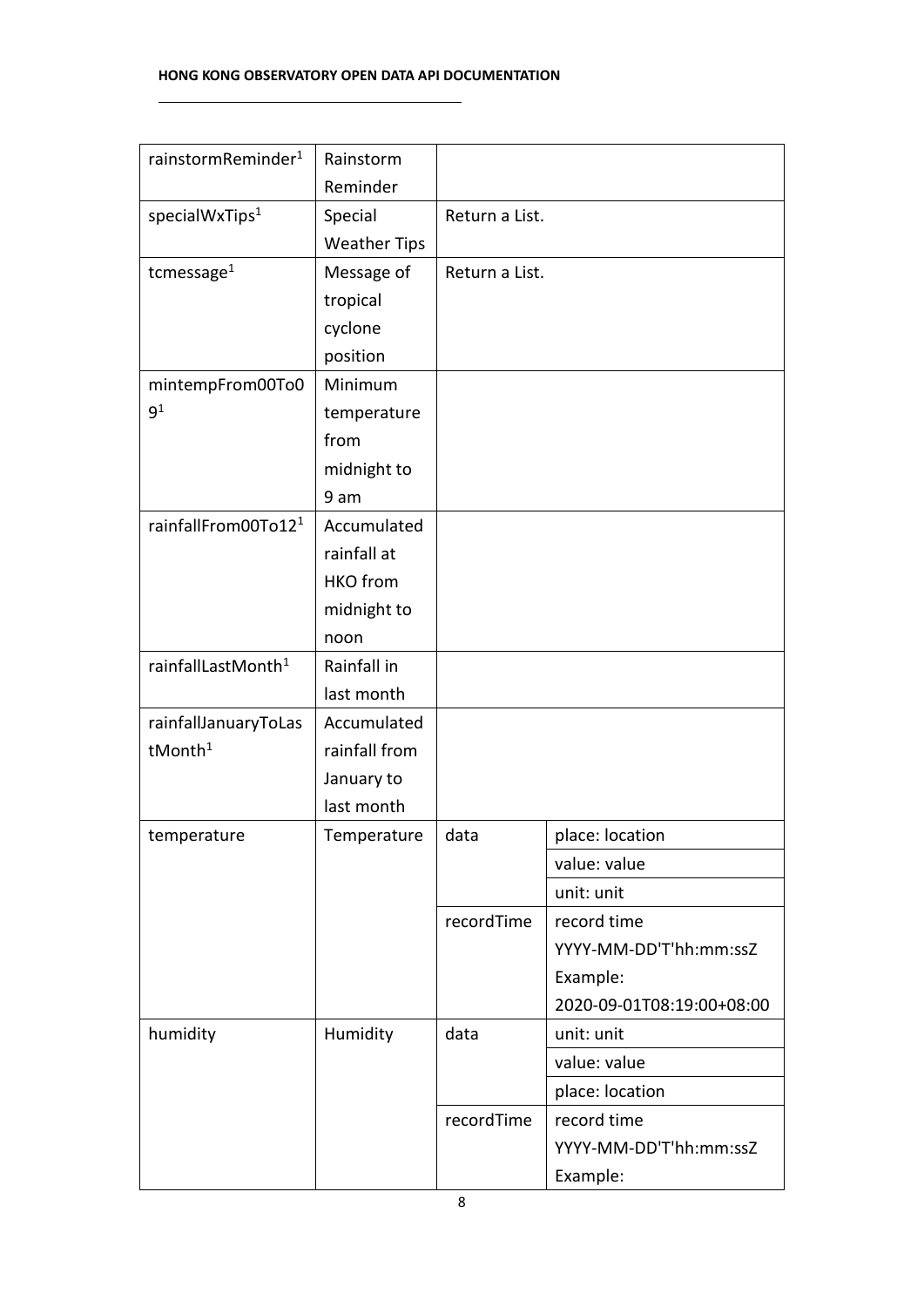#### **HONG KONG OBSERVATORY OPEN DATA API DOCUMENTATION**

|  | 2020-09-01T08:19:00+08:00 |
|--|---------------------------|
|  |                           |

1. Parameter may be missing if the value is null or not available.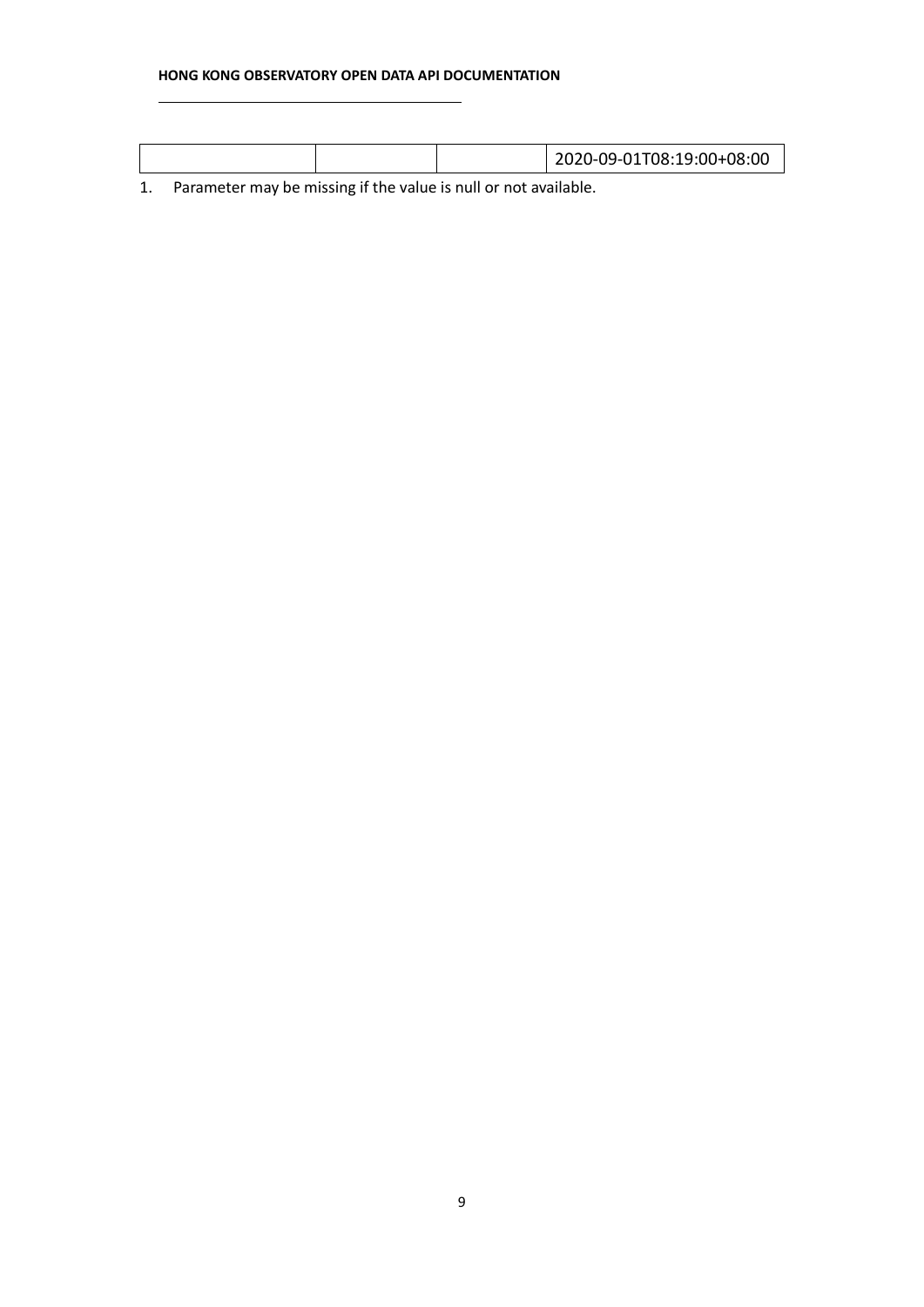| Parameter       | <b>Description</b> | <b>Details</b>                                     |                 |  |
|-----------------|--------------------|----------------------------------------------------|-----------------|--|
| {Property name} | Warning            | <b>WFIRE: Fire Danger Warning</b>                  |                 |  |
|                 | Statement          | <b>WFROST: Frost Warning</b>                       |                 |  |
|                 | Code               | <b>WHOT: Hot Weather Warning</b>                   |                 |  |
|                 |                    | <b>WCOLD: Cold Weather Warning</b>                 |                 |  |
|                 |                    | <b>WMSGNL: Strong Monsoon Signal</b>               |                 |  |
|                 |                    | <b>WRAIN: Rainstorm Warning Signal</b>             |                 |  |
|                 |                    | <b>WFNTSA:</b> Special Announcement on Flooding in |                 |  |
|                 |                    | the northern New Territories                       |                 |  |
|                 |                    | <b>WL: Landslip Warning</b>                        |                 |  |
|                 |                    | <b>WTCSGNL: Tropical Cyclone Warning Signal</b>    |                 |  |
|                 |                    | <b>WTMW: Tsunami Warning</b>                       |                 |  |
|                 |                    | <b>WTS: Thunderstorm Warning</b>                   |                 |  |
| name            | Warning            |                                                    |                 |  |
|                 | Name               |                                                    |                 |  |
| code            | Warning<br>Code    | <b>WFIRE</b>                                       | <b>WFIREY</b>   |  |
|                 |                    |                                                    | <b>WFIRER</b>   |  |
|                 |                    | <b>WFROST</b>                                      | <b>WFROST</b>   |  |
|                 |                    | <b>WHOT</b>                                        | <b>WHOT</b>     |  |
|                 |                    | <b>WCOLD</b>                                       | <b>WCOLD</b>    |  |
|                 |                    | <b>WMSGNL</b>                                      | WMSGNL          |  |
|                 |                    | WRAIN                                              | <b>WRAINA</b>   |  |
|                 |                    |                                                    | <b>WRAINR</b>   |  |
|                 |                    |                                                    | <b>WRAINB</b>   |  |
|                 |                    | <b>WFNTSA</b>                                      | <b>WFNTSA</b>   |  |
|                 |                    | WL                                                 | WL              |  |
|                 |                    | <b>WTCSGNL</b>                                     | TC1             |  |
|                 |                    |                                                    | TC <sub>3</sub> |  |

# Weather Warning Summary (warnsum)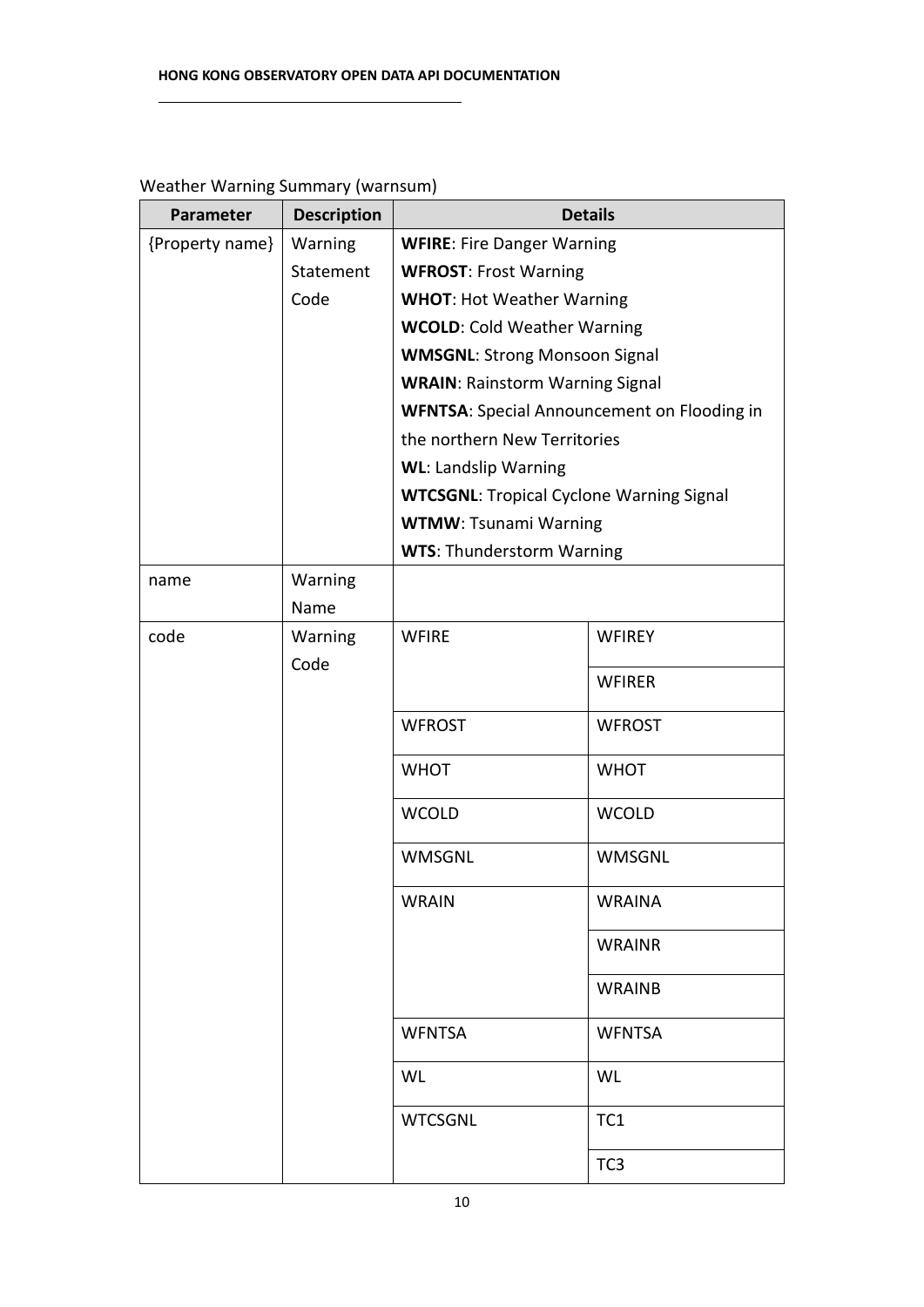|                         |                    |                                   | <b>TC8NE</b>    |
|-------------------------|--------------------|-----------------------------------|-----------------|
|                         |                    |                                   | TC8SE           |
|                         |                    |                                   | TC8NW           |
|                         |                    |                                   | TC8SW           |
|                         |                    |                                   | TC <sub>9</sub> |
|                         |                    |                                   | <b>TC10</b>     |
|                         |                    | <b>WTMW</b>                       | <b>WTMW</b>     |
|                         |                    | <b>WTS</b>                        | <b>WTS</b>      |
| actionCode              | <b>Action Code</b> | ISSUE,                            |                 |
|                         |                    | REISSUE (WCOLD, WHOT and WFNTSA), |                 |
|                         |                    | CANCEL,                           |                 |
|                         |                    | EXTEND(WTS)                       |                 |
|                         |                    | <b>UPDATE (WTS)</b>               |                 |
| issueTime               | <b>Issue Time</b>  | YYYY-MM-DD'T'hh:mm:ssZ            |                 |
|                         |                    | Example:                          |                 |
|                         |                    | 2020-09-01T08:19:00+08:00         |                 |
| expireTime <sup>1</sup> | <b>Expire Time</b> | YYYY-MM-DD'T'hh:mm:ssZ            |                 |
|                         |                    | Example:                          |                 |
|                         |                    | 2020-09-01T08:19:00+08:00         |                 |
| updateTime              | Update             | YYYY-MM-DD'T'hh:mm:ssZ            |                 |
|                         | Time               | Example:                          |                 |
|                         |                    | 2020-09-01T08:19:00+08:00         |                 |

1. Parameter may be missing if the value is null or not available. For the response format, please refer to the following Response example.

Response example of Weather Warning Summary (warnsum):

The following response example is a sample only, it is **NOT real data**.

```
{
    "WFROST": {
        "name": "Frost Warning",
        "code": "WFROST",
        "actionCode": "ISSUE",
        "issueTime": "2020-09-24T11:15:00+08:00",
        "updateTime": "2020-09-24T11:15:00+08:00"
```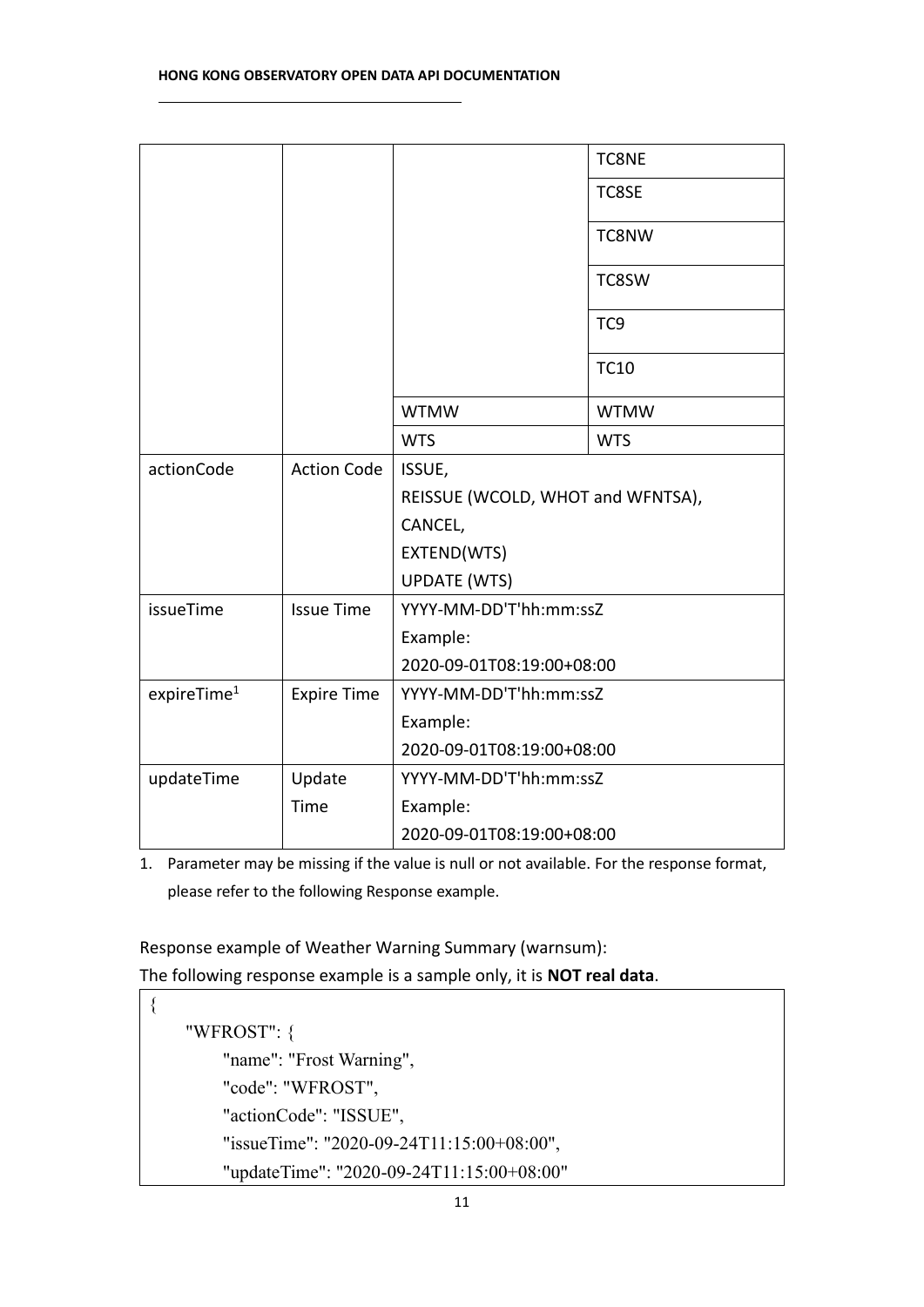```
},
    "WHOT": {
        "name": "Very Hot Weather Warning",
        "code": "WHOT",
        "actionCode": "ISSUE",
        "issueTime": "2020-09-24T07:00:00+08:00",
        "updateTime": "2020-09-24T07:00:00+08:00"
    },
    "WCOLD": {
        "name": "Cold Weather Warning",
        "code": "WCOLD",
        "actionCode": "ISSUE",
        "issueTime": "2020-09-24T11:15:00+08:00",
        "updateTime": "2020-09-24T11:15:00+08:00"
    },
    "WFNTSA": {
        "name": "Special Announcement on Flooding in Northern New 
Territories",
        "code": "WFNTSA",
        "actionCode": "ISSUE",
        "issueTime": "2020-09-24T11:40:00+08:00",
        "updateTime": "2020-09-24T11:40:00+08:00"
    },
    "WMSGNL": {
        "name": "Strong Monsoon Signal",
        "code": "WMSGNL",
        "actionCode": "ISSUE",
        "issueTime": "2020-09-24T11:15:00+08:00",
        "updateTime": "2020-09-24T11:15:00+08:00"
    },
    "WL": {
        "name": "Landslip Warning",
        "code": "WL",
        "actionCode": "ISSUE",
        "issueTime": "2020-09-24T11:15:00+08:00",
        "updateTime": "2020-09-24T11:15:00+08:00"
```
},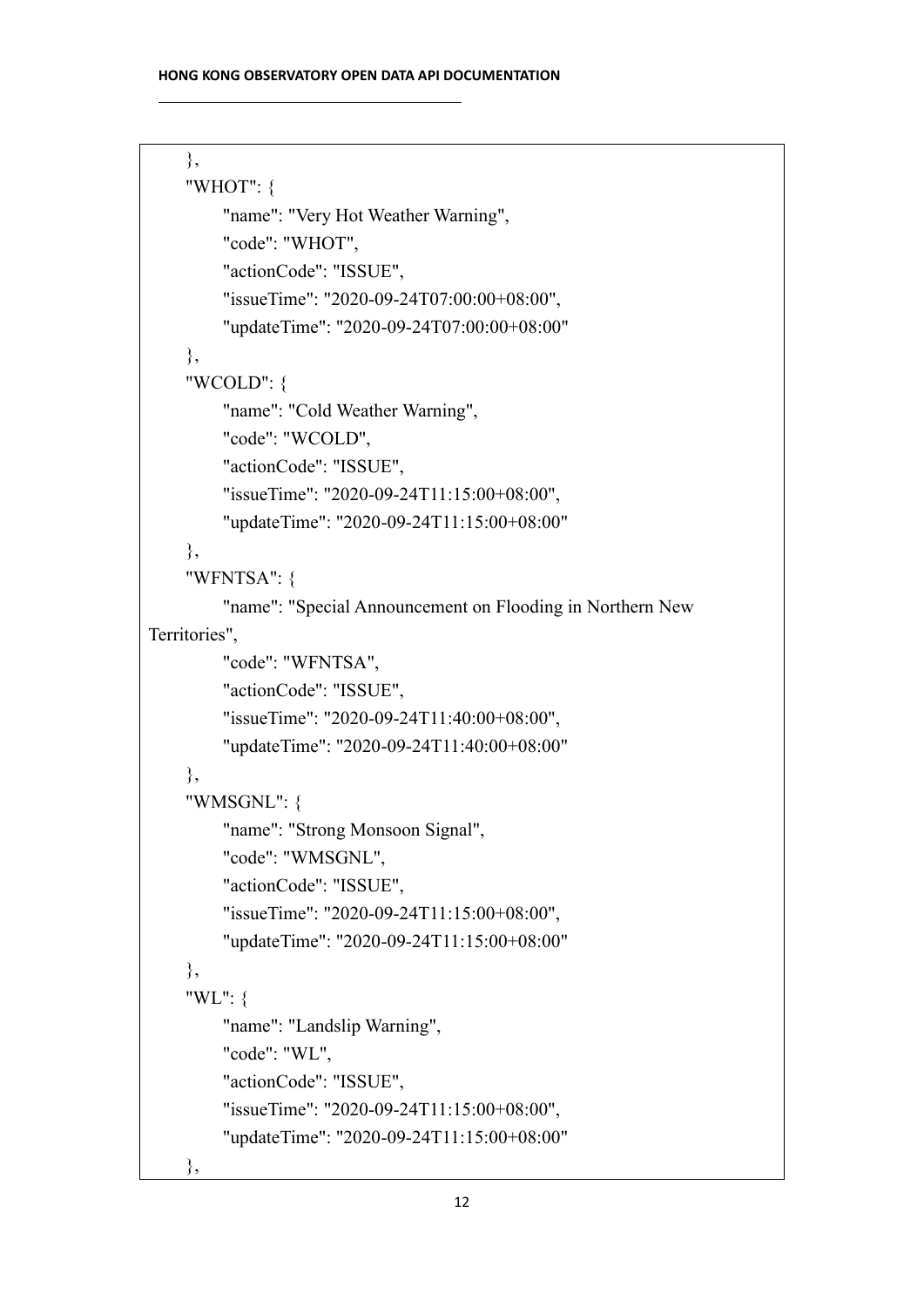```
"WRAIN": {
    "name": "Rainstorm Warning Signal",
    "code": "WRAINR",
    "type": "Red",
    "actionCode": "ISSUE",
    "issueTime": "2020-09-24T11:15:00+08:00",
    "updateTime": "2020-09-24T11:15:00+08:00"
},
"WTMW": {
    "name": "Tsunami Warning",
    "code": "WTMW",
    "actionCode": "ISSUE",
    "issueTime": "2020-09-24T11:15:00+08:00",
    "updateTime": "2020-09-24T11:15:00+08:00"
},
"WTS": {
    "name": "Thunderstorm Warning",
    "code": "WTS",
    "actionCode": "EXTEND",
    "issueTime": "2020-09-24T11:40:00+08:00",
    "expireTime": "2020-09-24T19:30:00+08:00",
    "updateTime": "2020-09-24T05:00:00+08:00"
},
"WTCSGNL": {
    "name": "Tropical Cyclone Warning Signal",
    "code": "TC3",
    "actionCode": "ISSUE",
    "type": "Strong Wind Signal No. 3",
    "issueTime": "2020-09-24T11:15:00+08:00",
    "updateTime": "2020-09-24T11:15:00+08:00"
},
"WFIRE": {
    "name": "Fire Danger Warning",
    "code": "WFIRER",
    "type": "Red",
    "actionCode": "ISSUE",
    "issueTime": "2020-09-24T11:15:00+08:00",
```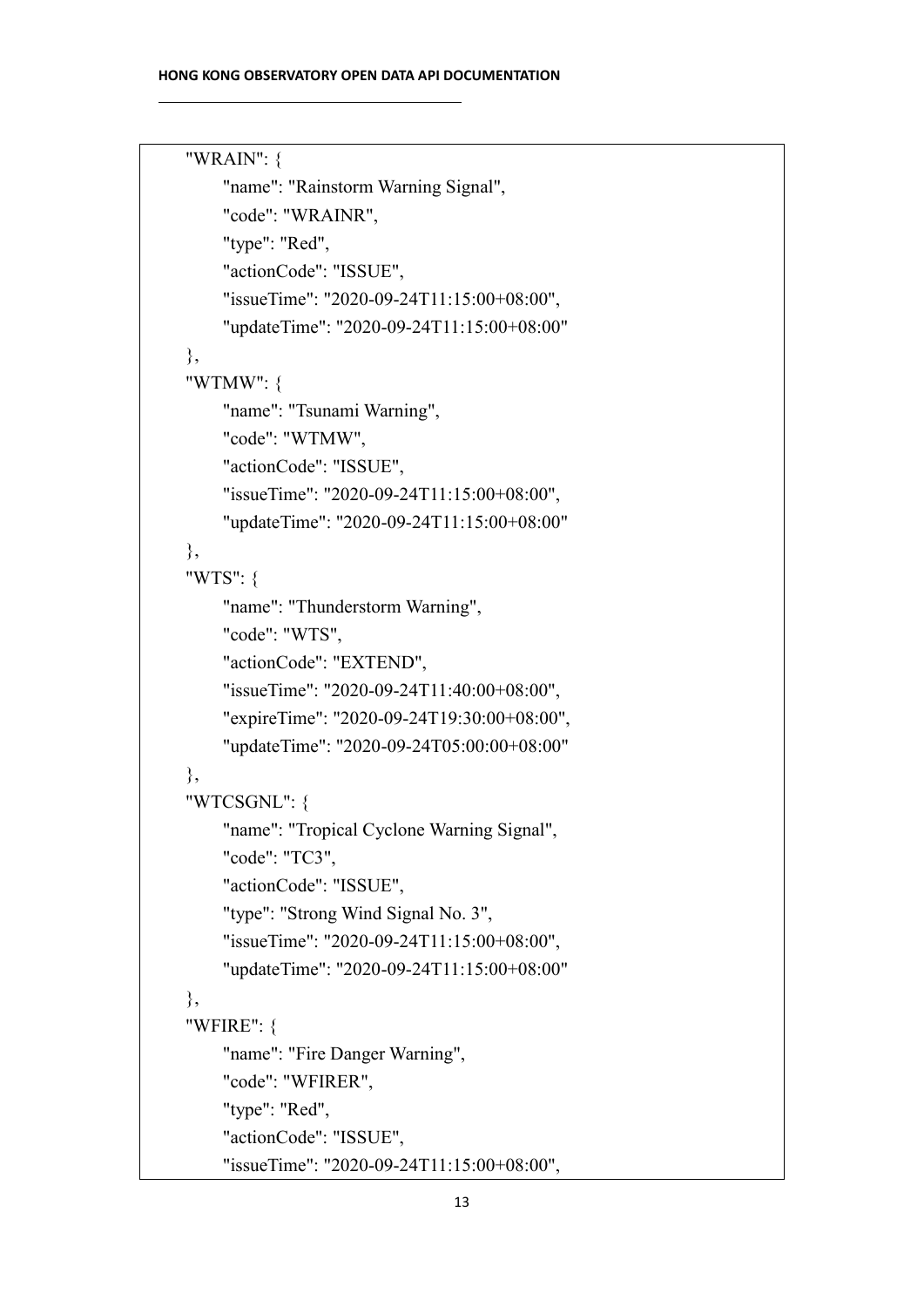# "updateTime": "2020-09-24T11:15:00+08:00"

}

}

# Weather Warning Information (warningInfo)

| Parameter               | <b>Description</b> | <b>Details</b>                         |
|-------------------------|--------------------|----------------------------------------|
| $deta$ ils <sup>1</sup> | Details            | Return a List                          |
| contents <sup>1</sup>   | Contents           | Return a List                          |
| warningStatementCode    | Warning            | <b>WFIRE: Fire Danger Warning</b>      |
|                         | Statement          | <b>WFROST: Frost Warning</b>           |
|                         | Code               | <b>WHOT: Hot Weather Warning</b>       |
|                         |                    | <b>WCOLD: Cold Weather Warning</b>     |
|                         |                    | <b>WMSGNL: Strong Monsoon Signal</b>   |
|                         |                    | <b>WTCPRE8: Pre-no.8 Special</b>       |
|                         |                    | Announcement                           |
|                         |                    | <b>WRAIN: Rainstorm Warning Signal</b> |
|                         |                    | <b>WFNTSA: Special Announcement</b>    |
|                         |                    | on Flooding in the northern New        |
|                         |                    | Territories                            |
|                         |                    | <b>WL: Landslip Warning</b>            |
|                         |                    | <b>WTCSGNL: Tropical Cyclone</b>       |
|                         |                    | <b>Warning Signal</b>                  |
|                         |                    | <b>WTMW: Tsunami Warning</b>           |
|                         |                    | <b>WTS: Thunderstorm Warning</b>       |
| subtype                 | Sub-type of        | Only                                   |
|                         | the warning.       | "fire danger warning"                  |
|                         |                    | "tropical cyclone warning"             |
|                         |                    | "rainstorm warning"                    |
|                         |                    | have sub types.                        |
|                         |                    | <b>WFIRE:</b>                          |
|                         |                    | WFIREY(Yellow Fire),                   |
|                         |                    | WFIRER(Red Fire)                       |
|                         |                    | <b>WRAIN:</b>                          |
|                         |                    | WRAINA(Amber),                         |
|                         |                    | WRAINR(Red),                           |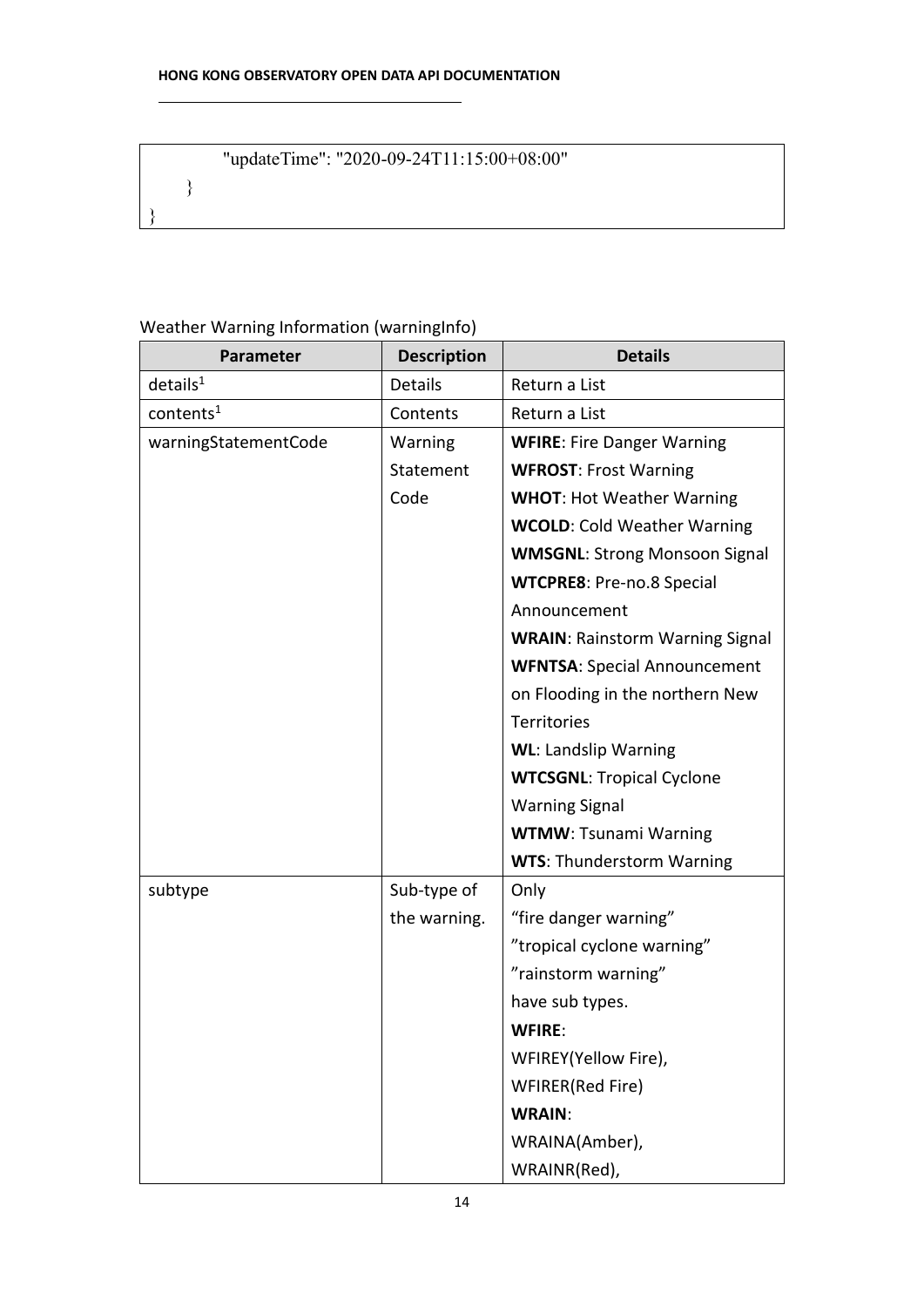|            |                    | WRAINB(Black)             |
|------------|--------------------|---------------------------|
|            |                    | <b>WTCSGNL:</b>           |
|            |                    | $TC1(No. 1)$ ,            |
|            |                    | $TC3(No. 3)$ ,            |
|            |                    | TC8NE(No. 8 North East),  |
|            |                    | TC8SE(No. 8 South East),  |
|            |                    | TC8SW(No. 8 South West),  |
|            |                    | TC8NW(No. 8 North West),  |
|            |                    | TC9(No. 9),               |
|            |                    | TC10(No. 10)              |
| updateTime | <b>Update Time</b> | YYYY-MM-DD'T'hh:mm:ssZ    |
|            |                    | Example:                  |
|            |                    | 2020-09-01T08:19:00+08:00 |

1. Parameter may be missing if the value is null or not available. For the response format, please refer to the following Response example.

Response example of Weather Warning Information (warningInfo): The following response example is a sample only, it is **NOT real data**.

{

```
"details": [{
```
"contents": ["Thunderstorm Warning issued at 11:40 a.m. on 24 Sep 2020 has been extended until 7:30 p.m. today. Thunderstorms are expected to occur over Hong Kong.", "Members of the public are advised to take the following precautions when thunderstorms occur:", "1. Stay indoors. Seek shelter in buildings if you are engaging in outdoor activities.", "2. Do not stand on high grounds. Keep away from highly conductive objects, trees or masts."],

"warningStatementCode": "WTS",

"updateTime": "2020-09-24T05:00:00+08:00"

}, {

"contents": ["The Strong Monsoon Signal was issued at 11:15

a.m."],

```
"warningStatementCode": "WMSGNL",
```

```
"updateTime": "2020-09-24T11:15:00+08:00"
```
}, {

"contents": ["Landslip Warning\n\nLandslip Warning issued at 11:15

a.m."],

"warningStatementCode": "WL",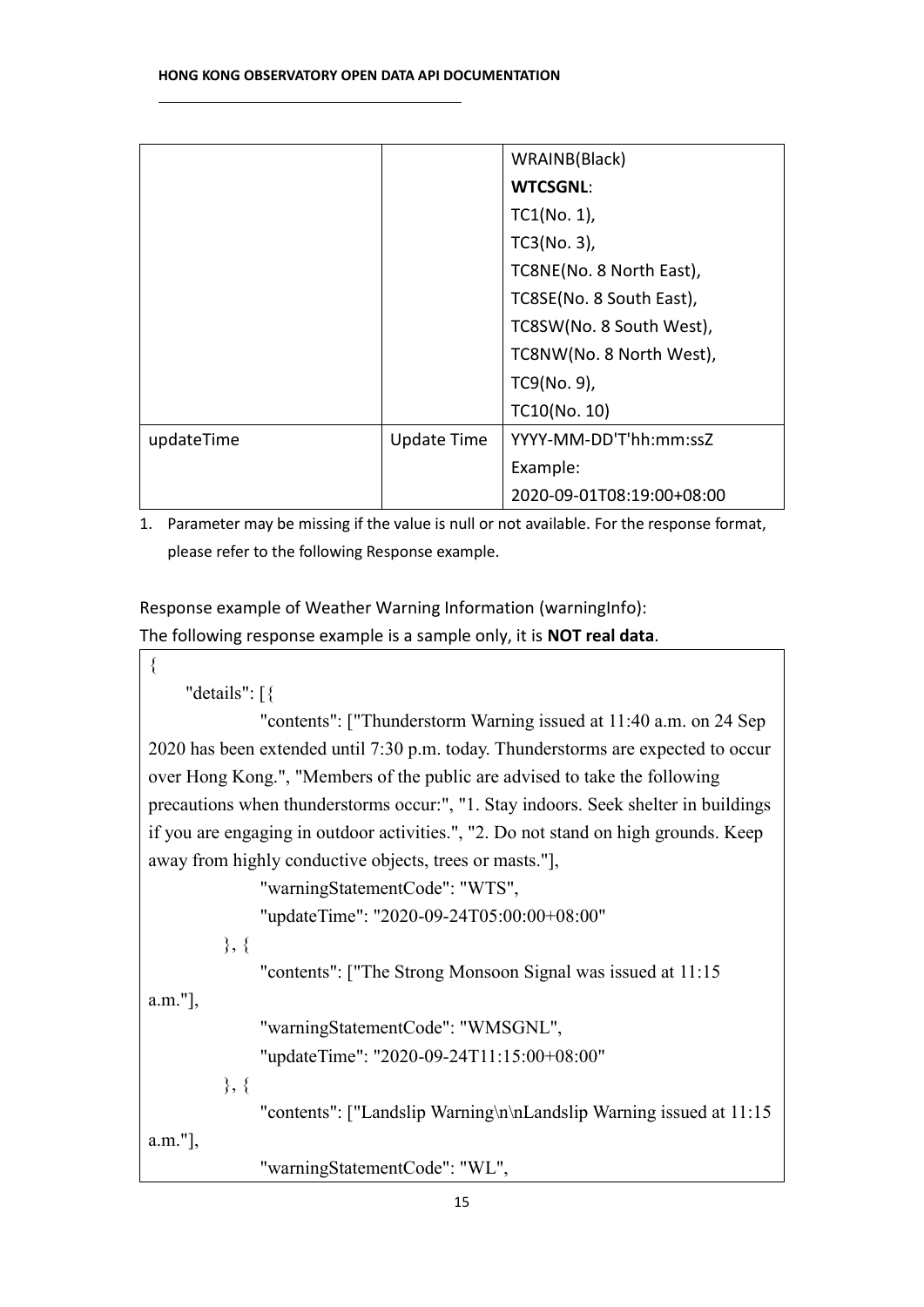"updateTime": "2020-09-24T11:15:00+08:00" }, {

"contents": ["The Very Hot Weather Warning has been issued by the Hong Kong Observatory at 07:00", "The Hong Kong Observatory is forecasting very hot weather with light winds in Hong Kong today. The risk of heatstroke is high.", "When engaged in outdoor work or activities, drink plenty of water and avoid over exertion. If not feeling well, take a rest in the shade or cooler place as soon as possible.", "People staying indoors without air-conditioning should keep windows open as far as possible to ensure that there is adequate ventilation.", "Avoid prolonged exposure under sunlight. Loose clothing, suitable hats and UVblocking sunglasses can reduce the chance of sunburn by solar ultraviolet radiation.", "Swimmers and those taking part in outdoor activities should use a sunscreen lotion of SPF 15 or above, and should re-apply it frequently.", "Beware of health and wellbeing of elderly or persons with chronic medical conditions. If you know of them, call or visit them occasionally to check if they need any assistance."],

> "warningStatementCode": "WHOT", "updateTime": "2020-09-24T07:00:00+08:00"

}, {

"contents": ["The Cold Weather Warning has been issued by the Hong Kong Observatory at 11:15 a.m.", "Cold weather is expected in Hong Kong in the morning and at night today and tomorrow.", "The minimum temperatures in the urban areas overnight will be around 11 degrees or below. It will be a couple of degrees lower in the northern part of the New Territories and on high ground.", "People are advised to put on warm clothes and ensure adequate indoor ventilation.", "As it is very windy in parts of the territory, wind chill effect will be significant. The temperature felt by body will be lower than the actual air temperature. Prolonged exposure to wintry winds may lead to hypothermia.", "If you know of elderly persons or persons with chronic medical conditions staying alone, please call or visit them occasionally to check if they need any assistance.", "Owing to icing conditions in Tai Mo Shan, members of the public, motorists and cyclists should be aware of the danger on slippery roads.", "Make sure heaters are safe before use, and place them away from any combustibles. Do not light fires indoors as a means to keep warm.", "Please ensure that there is plenty of fresh air in your room when you are using an old-type gas water heater."],

"warningStatementCode": "WCOLD",

"updateTime": "2020-09-24T11:15:00+08:00"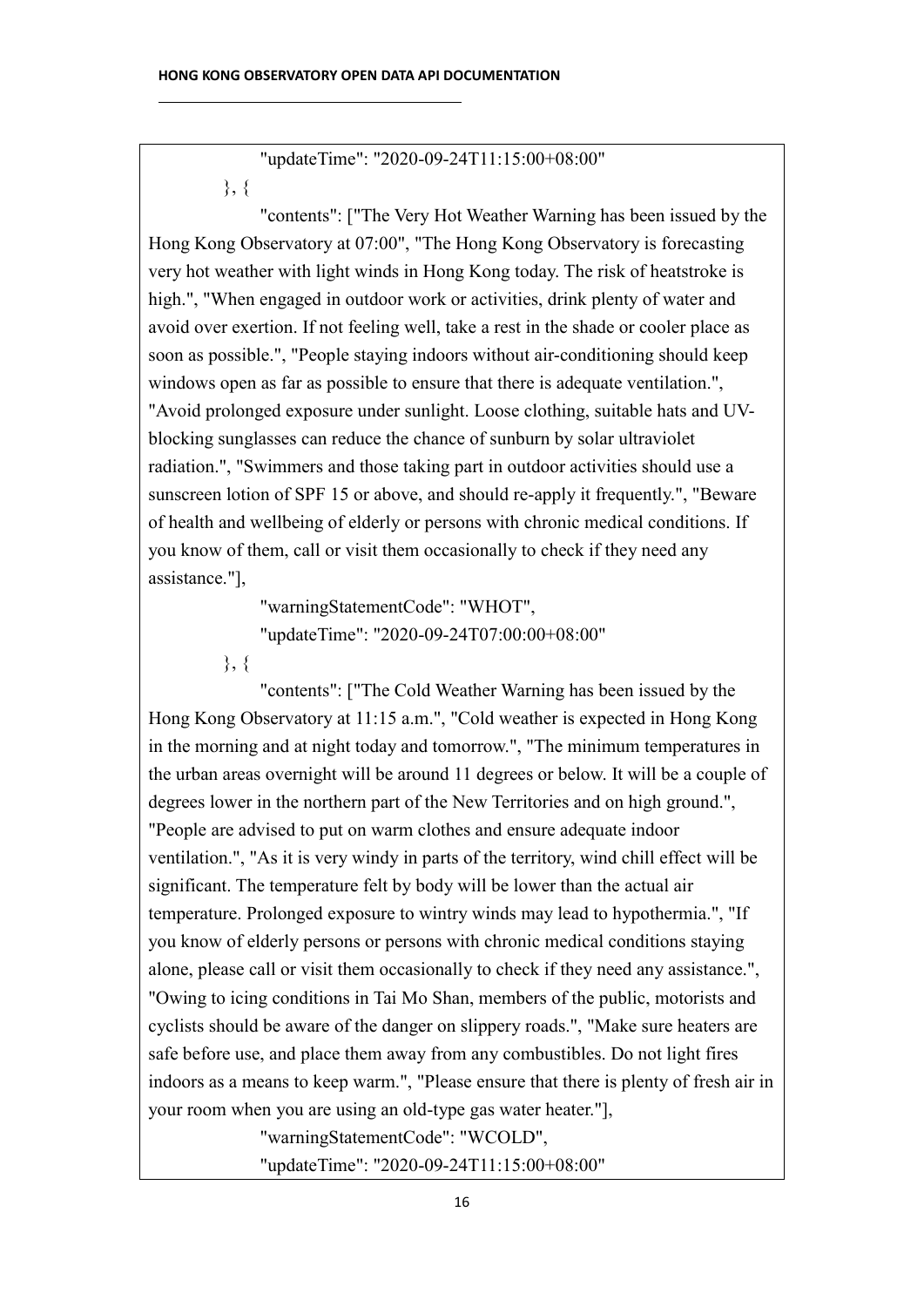}, { "contents": ["The Observatory warns farmers and others concerned that ground frost is likely to occur early tomorrow morning on high ground or in the northern part of the New Territories."], "warningStatementCode": "WFROST", "updateTime": "2020-09-24T11:15:00+08:00" }, { "contents": ["Red Rainstorm Warning Signal has been issued at 11:15 a.m."], "subtype": "WRAINR", "warningStatementCode": "WRAIN", "updateTime": "2020-09-24T11:15:00+08:00" }, { "contents": ["Special Announcement on Flooding in the northern New Territories issued by the Hong Kong Observatory at 11:40 on 24 September.", "Heavy rain is affecting the northern part of the New Territories, especially in Pat

Heung and Kam Tin area(s). More than 70 millimetres of rainfall have been recorded in the past 1 hour.", "Residents in the northern New Territories, who are likely to be affected, are advised to take necessary precautions to avoid possible flood damage. Heavy rain may bring about flash floods. People should stay away from watercourses. They should also pay attention to the flood sirens if they are nearby."],

```
"warningStatementCode": "WFNTSA",
"updateTime": "2020-09-24T11:40:00+08:00"
```
}, {

"contents": ["The Strong Wind Signal, No. 3, was issued at 11:15

a.m."],

"subtype": "TC3", "warningStatementCode": "WTCSGNL", "updateTime": "2020-09-24T11:15:00+08:00"

}, {

"contents": ["The Hong Kong Observatory announces that the Tropical Cyclone Warning Signal Number 8 is expected to be issued at or before 4:07 p.m. today (24 Sep 2020). Winds locally will strengthen further.", "The Government advises members of the public with long or difficult home journeys or having to return to outlying islands to begin their journeys now. The Government is now making arrangements to release its employees accordingly.", "Announcement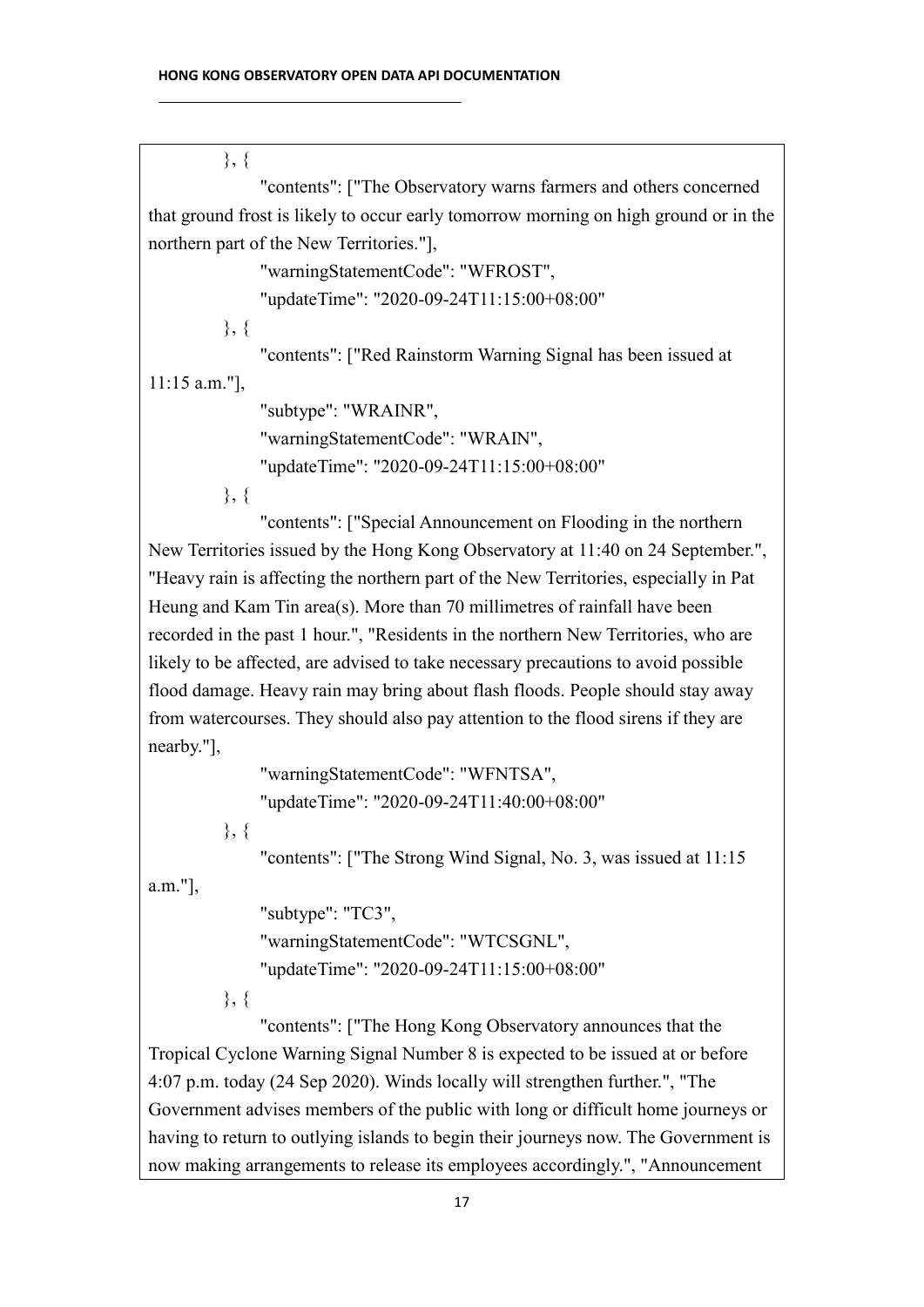by the Education Bureau (EDB):", "The EDB announces that classes of all day schools are suspended today. If classes of evening schools are required to be suspended, the bureau will make the announcement in due course."],

"warningStatementCode": "WTCPRE8",

"updateTime": "2020-09-24T14:10:00+08:00"

}, {

"contents": ["Tsunami Warning issued by the Hong Kong

Observatory at 11:15 a.m. on 24 Sep 2020.", "A severe earthquake of magnitude 6 occurred at Mindanao, Philippines at about 11:10 a.m. on 24 Sep 2020.", "It is not certain whether a tsunami has been generated but precautions should be taken for the sake of safety.", "The predicted normal tides today are:", "High water 3.5 metres at 6:00 p.m.", "Low water 2.5 metres at 4:00 p.m.", "1. Stay away from shores, beaches and low-lying coastal areas. If you are there, move inland or to higher grounds. The upper floors of high, multi-storey, reinforced concrete building can provide safe refuge if there is no time to quickly move inland or to higher grounds.", "2. Do not engage in water sports.", "3. Vessels should stay away from the shore or shallow waters. If vessels remain moored in typhoon shelters, their moorings should be doubled and all personnel should leave the vessels and head for higher grounds.", "4. Please observe these precautions until the Observatory cancels the tsunami warning.", "5. Please stay tuned to the radio or television for further information."],

```
"warningStatementCode": "WTMW",
"updateTime": "2020-09-24T11:15:00+08:00"
```
}, {

}

"contents": ["The fire danger warning is Red and the fire risk is

Extreme."],

]

"warningStatementCode": "WFIRE", "subtype": "WFIRER", "updateTime": "2020-09-24T11:15:00+08:00"

}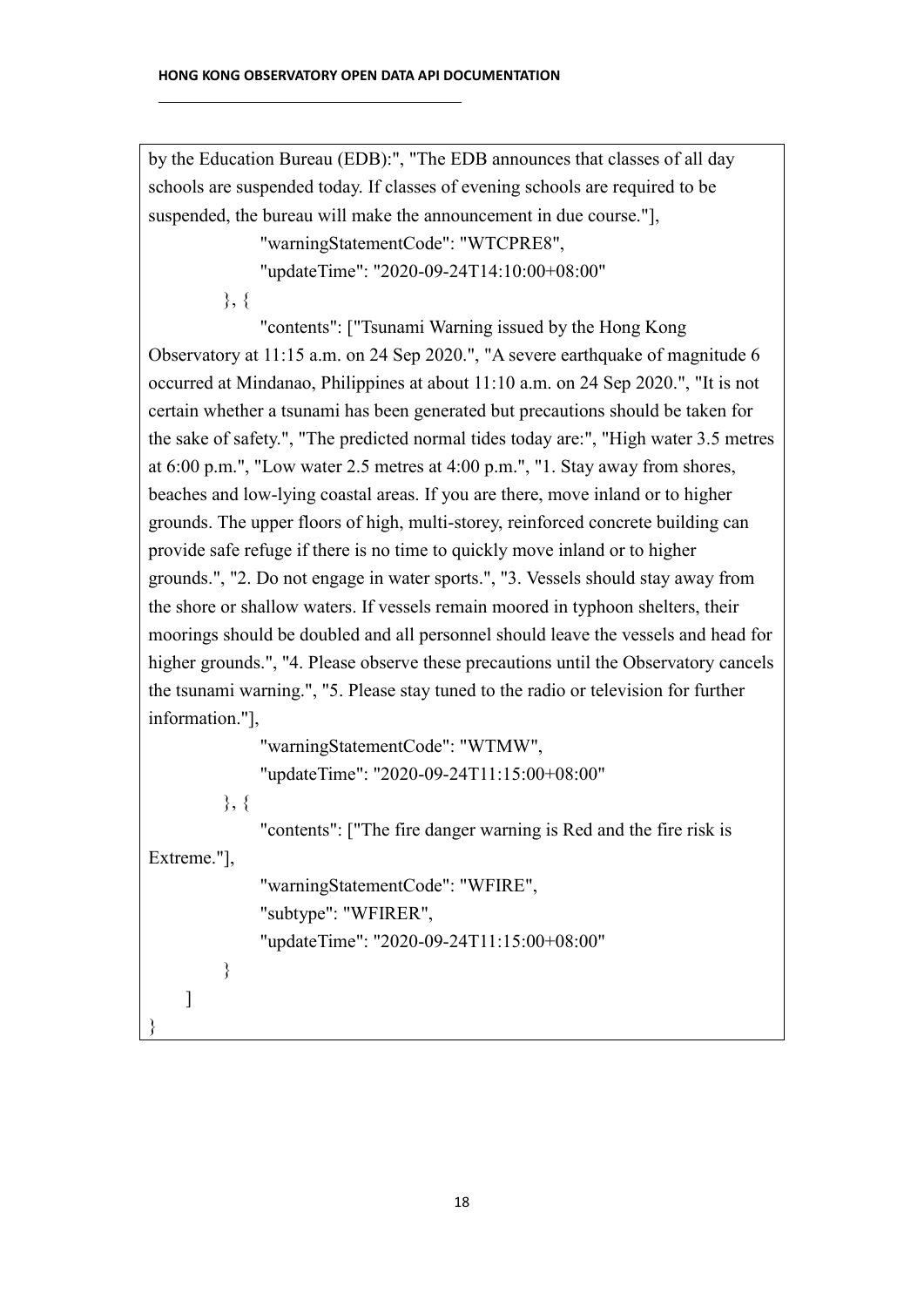#### Special Weather Tips (swt)

| <b>Parameter</b>        | <b>Description</b>  | <b>Details</b>            |
|-------------------------|---------------------|---------------------------|
| desc <sup>1</sup>       | <b>Tips Content</b> |                           |
| updateTime <sup>1</sup> | <b>Tips Update</b>  | YYYY-MM-DD'T'hh:mm:ssZ    |
|                         | Time                | Example:                  |
|                         |                     | 2020-09-01T08:19:00+08:00 |

1. Parameter may be missing if the value is null or not available. For the response format, please refer to the following Response example.

Response example of Special Weather Tips (swt): The following response example is a sample only, it is **NOT real data**.

{

"swt": [{

"desc": "The Hong Kong Observatory announces that the Tropical Cyclone Warning Signal Number 8 is expected to be issued at or before 4:07 p.m. today (24 Sep 2020). Winds locally will strengthen further.The Government advises members of the public with long or difficult home journeys or having to return to outlying islands to begin their journeys now. The Government is now making arrangements to release its employees accordingly.Announcement by the Education Bureau (EDB):The EDB announces that classes of all day schools are suspended today. If classes of evening schools are required to be suspended, the bureau will make the announcement in due course.",

"updateTime": "2020-09-24T14:10:00+08:00"

}, {

}

]

}

"desc": "Announcement on Localised Heavy Rain: More than 70 millimetres of rainfall were recorded in Tuen Mun District in the past 1 hour ending at 5:00 p.m. and may cause serious flooding.",

"updateTime": "2020-09-10T16:40:00+08:00"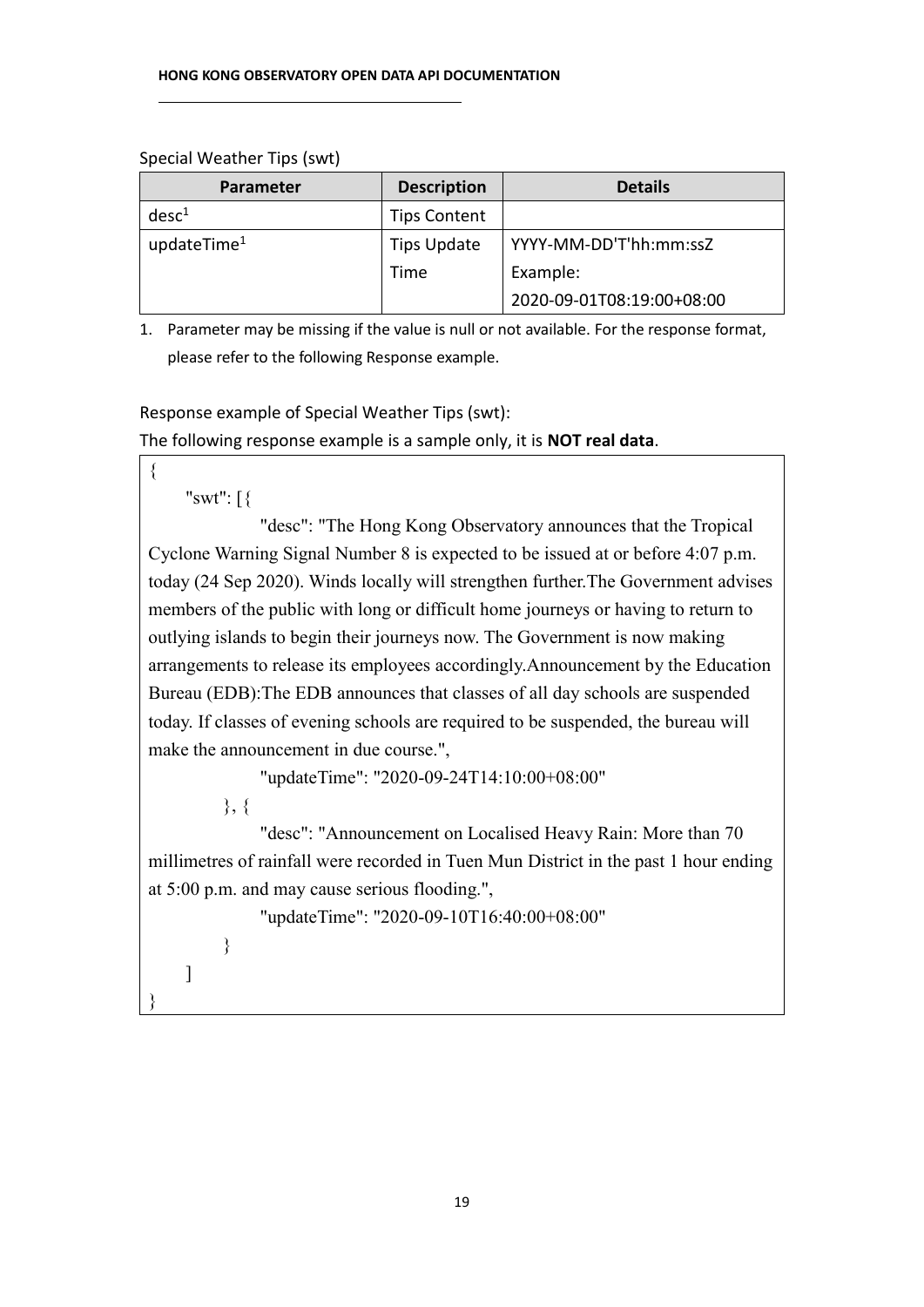# 2. Earthquake Information API

# **Dataset**

- Quick Earthquake Messages
- Locally Felt Earth Tremor Report

# **API URL**

<https://data.weather.gov.hk/weatherAPI/opendata/earthquake.php>

Please include valid parameters in API request. For valid parameters, please refer to Request table in this section.

# **HTTP Request Method**

**GET** 

# **Return Type**

JSON

# **Request Example**

[https://data.weather.gov.hk/weatherAPI/opendata/earthquake.php?dataType=qem](https://data.weather.gov.hk/weatherAPI/opendata/earthquake.php?dataType=qem&lang=en) [&lang=en](https://data.weather.gov.hk/weatherAPI/opendata/earthquake.php?dataType=qem&lang=en)

# **Request**

| <b>Parameter</b> | <b>Accepted values</b> | <b>Description</b>                        |
|------------------|------------------------|-------------------------------------------|
| dataType         | lgem                   | gem: Quick Earthquake Messages            |
|                  | feltearthquake         | feltearthquake: Locally Felt Earth Tremor |
|                  |                        | Report                                    |
| llang            | len                    | en: English                               |
|                  | tc                     | tc: Traditional Chinese                   |
|                  | <b>SC</b>              | sc: Simplified Chinese                    |
|                  |                        | Default language: en                      |

# **Response**

Locally Felt Earth Tremor Report

| Parameter  | <b>Accepted values</b> | <b>Description</b>        |
|------------|------------------------|---------------------------|
| updateTime | Last update time       | YYYY-MM-DD'T'hh:mm:ssZ    |
|            |                        | Example:                  |
|            |                        | 2020-09-01T08:19:00+08:00 |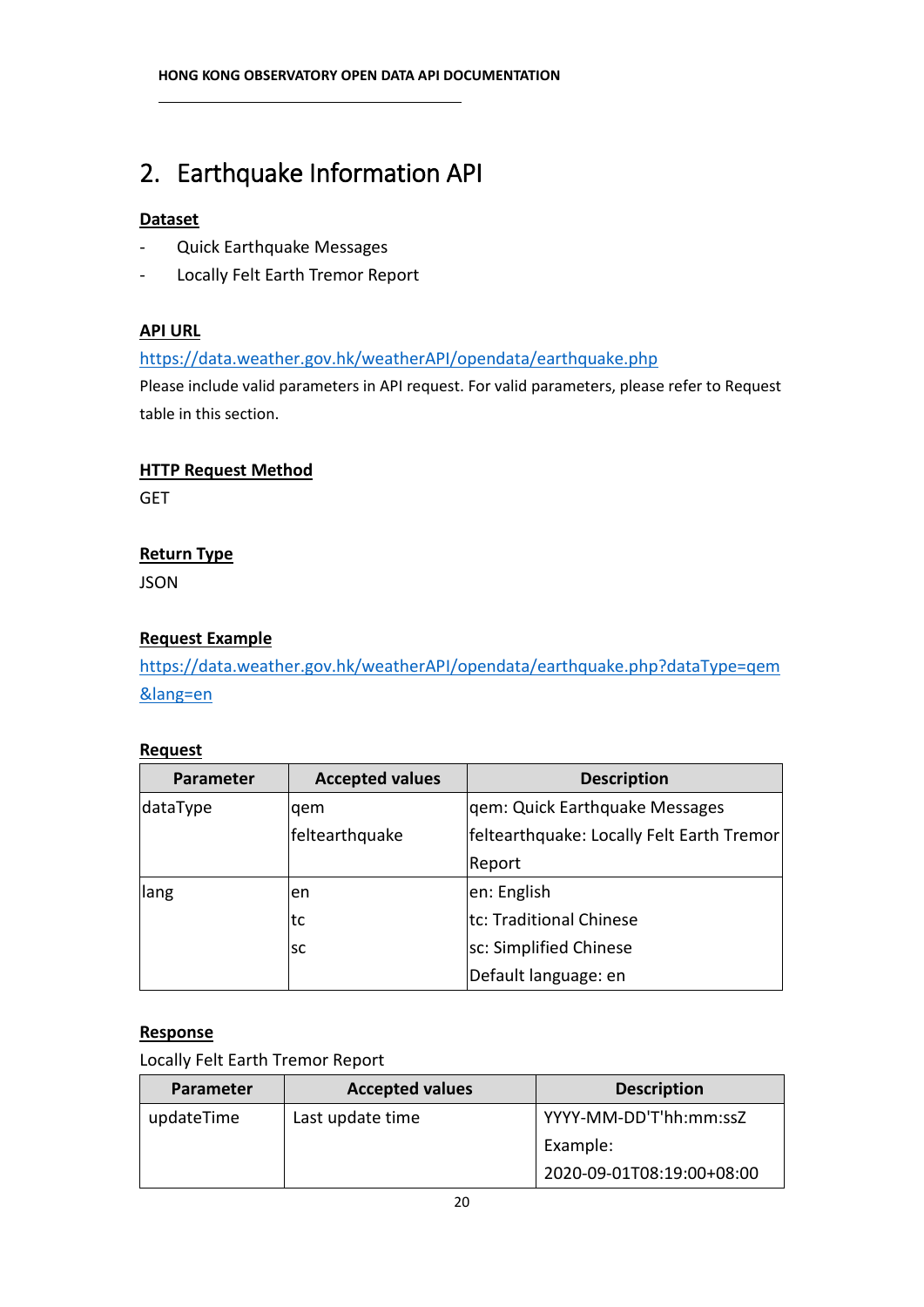#### **HONG KONG OBSERVATORY OPEN DATA API DOCUMENTATION**

| mag       | Richter magnitude scale     |                           |
|-----------|-----------------------------|---------------------------|
| region    | Region of the earthquake    |                           |
| intensity | Intensity of the earthquake |                           |
| lat       | Latitude                    |                           |
| lon       | Longitude                   |                           |
| details   | <b>Earthquake Details</b>   |                           |
| ptime     | Date time of the earthquake | YYYY-MM-DD'T'hh:mm:ssZ    |
|           |                             | Example:                  |
|           |                             | 2020-09-01T08:19:00+08:00 |

# Quick Earthquake Messages

| <b>Parameter</b> | <b>Description</b>       | <b>Details</b>            |
|------------------|--------------------------|---------------------------|
| lat              | Latitude                 |                           |
| lon              | Longitude                |                           |
| mag              | Richter magnitude scale  |                           |
| region           | Region                   |                           |
| ptime            | Earthquake date and time | YYYY-MM-DD'T'hh:mm:ssZ    |
|                  |                          | Example:                  |
|                  |                          | 2020-09-01T08:19:00+08:00 |
| updateTime       | <b>Update Time</b>       | YYYY-MM-DD'T'hh:mm:ssZ    |
|                  |                          | Example:                  |
|                  |                          | 2020-09-01T08:19:00+08:00 |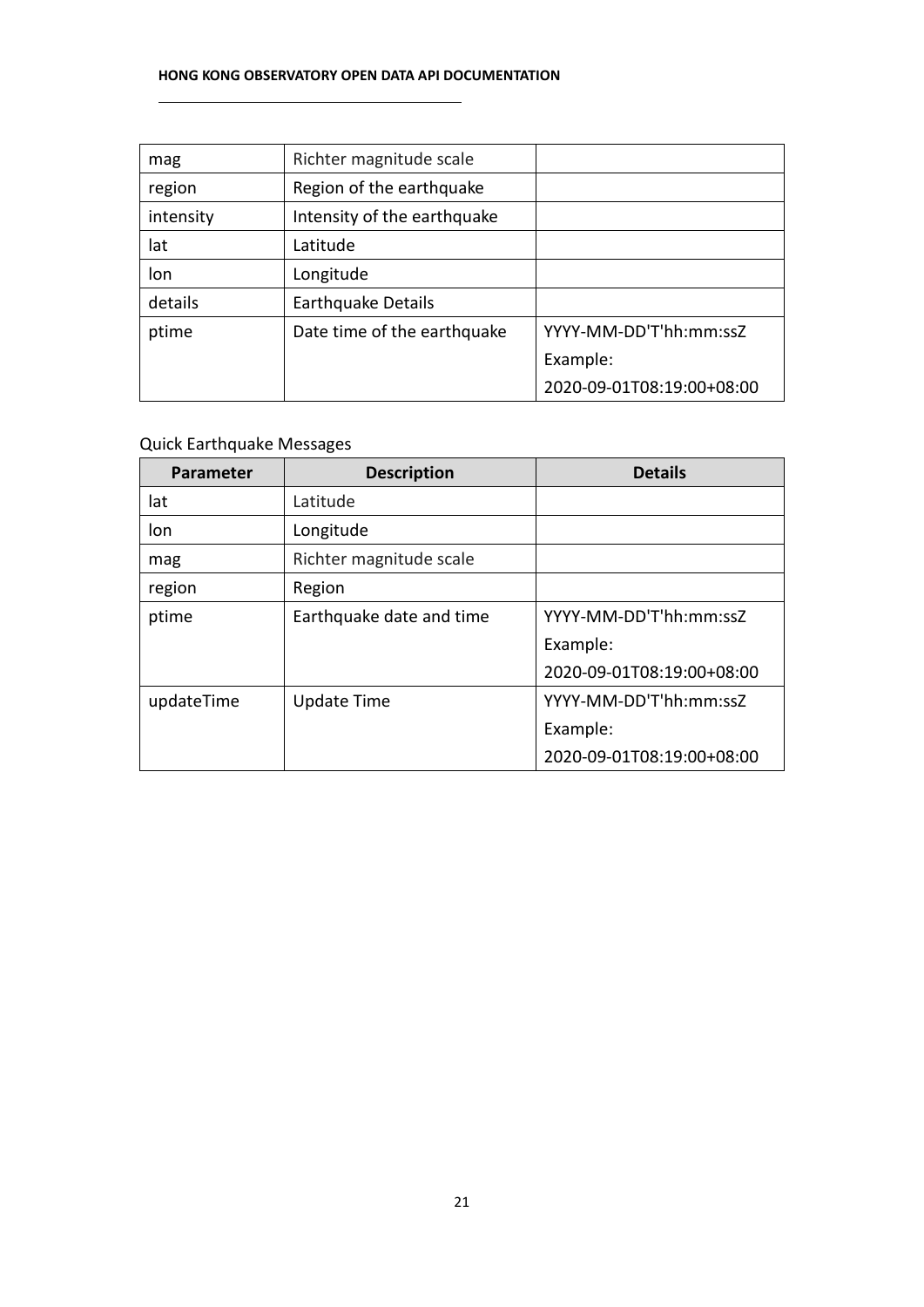# 3. Open Data (Climate and Weather Information) API

#### **Dataset**

- Hourly heights of astronomical tides
- Times and heights of astronomical high and low tides
- Times of sunrise, sun transit and sunset
- Times of moonrise, moon transit and moonset
- Cloud-to-ground and cloud-to-cloud lightning count
- Latest 10-minute mean visibility
- Daily Mean Temperature
- Daily Maximum Temperature
- Daily Minimum Temperature
- Weather and Radiation Level Report

#### **API URL**

#### <https://data.weather.gov.hk/weatherAPI/opendata/opendata.php>

Please include valid parameters in API request. For valid parameters, please refer to Request table in this section.

#### **HTTP Request Method**

GET

#### **Return Type**

JSON or CSV

#### **Request Example**

[https://data.weather.gov.hk/weatherAPI/opendata/opendata.php?dataType=LTMV](https://data.weather.gov.hk/weatherAPI/opendata/opendata.php?dataType=LTMV&lang=en&rformat=csv) [&lang=en&rformat=csv](https://data.weather.gov.hk/weatherAPI/opendata/opendata.php?dataType=LTMV&lang=en&rformat=csv)

#### **Request**

Hourly heights of astronomical tides

| <b>Parameter</b> | <b>Accepted values</b> | <b>Description</b>       |
|------------------|------------------------|--------------------------|
| dataType         | ннот                   | HHOT: Hourly heights of  |
|                  |                        | astronomical tides       |
| <b>I</b> rformat | ison                   | Return data format       |
|                  | ICSV                   | Default return type: CSV |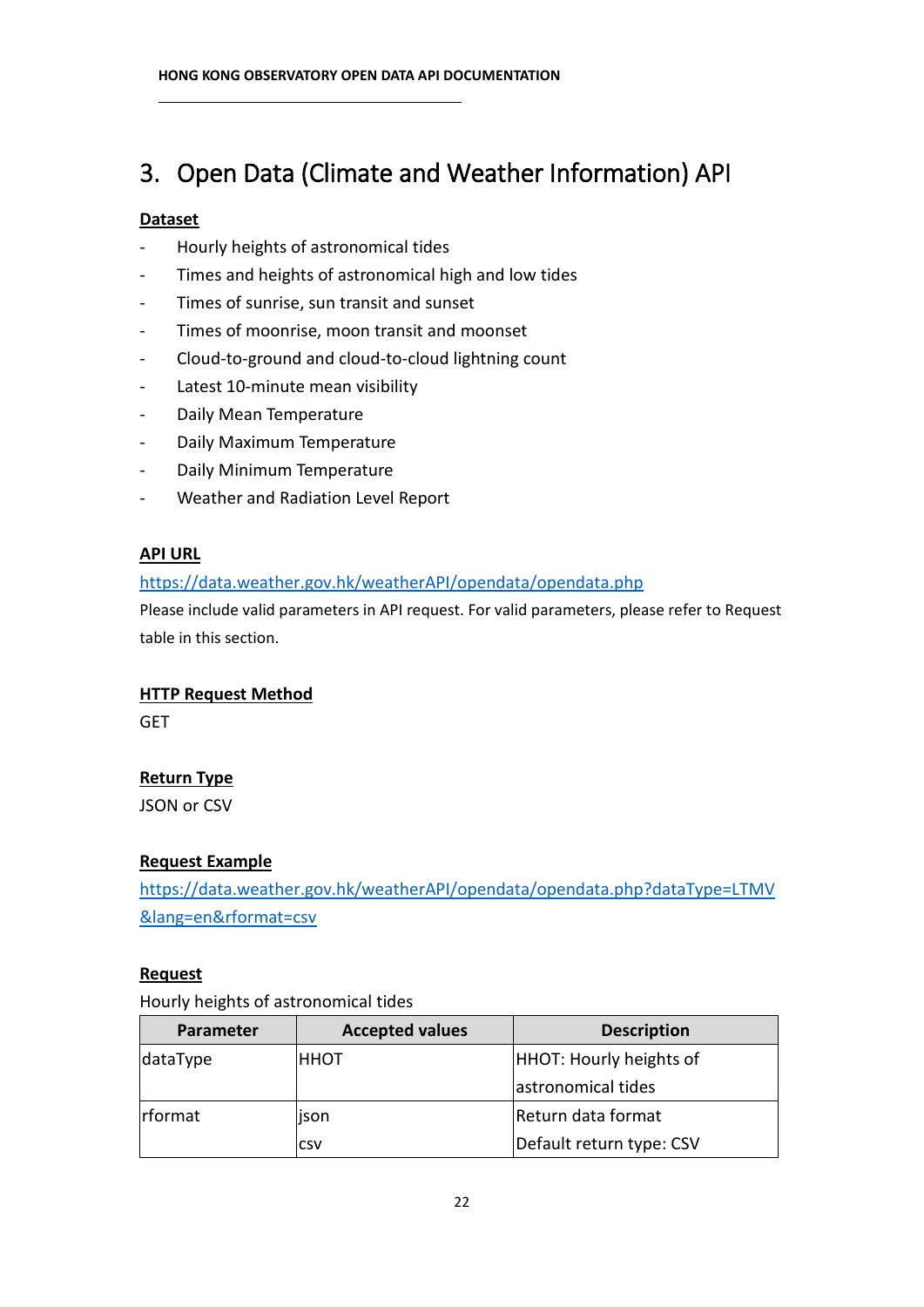| station | <b>CCH</b>  | Station code:                    |
|---------|-------------|----------------------------------|
|         | <b>CLK</b>  | <b>CCH: Cheung Chau</b>          |
|         | <b>CMW</b>  | CLK: Chek Lap Kok                |
|         | <b>KCT</b>  | CMW: Chi Ma Wan                  |
|         | <b>KLW</b>  | KCT: Kwai Chung                  |
|         | <b>LOP</b>  | KLW: Ko Lau Wan                  |
|         | <b>MWC</b>  | LOP: Lok On Pai                  |
|         | QUB         | MWC: Ma Wan                      |
|         | <b>SPW</b>  | <b>QUB: Quarry Bay</b>           |
|         | <b>TAO</b>  | SPW: Shek Pik                    |
|         | <b>TBT</b>  | TAO: Tai O                       |
|         | TMW         | TBT: Tsim Bei Tsui               |
|         | <b>TPK</b>  | TMW: Tai Miu Wan                 |
|         | <b>WAG</b>  | TPK: Tai Po Kau                  |
|         |             | WAG: Waglan Island               |
| year    | 2022 - 2024 | Year                             |
| month   | $1 - 12$    | Optional. Pass this parameter    |
|         |             | with parameter "year"            |
| day     | $1 - 31$    | Optional. Pass this parameter    |
|         |             | with parameters "year", "month"  |
| hour    | $1 - 24$    | Optional. Pass this parameter    |
|         |             | with parameters "year", "month", |
|         |             | "day"                            |

Times and heights of astronomical high and low tides

| Parameter        | <b>Accepted values</b> | <b>Description</b>              |
|------------------|------------------------|---------------------------------|
| dataType         | IHLT                   | HLT: Times and heights of       |
|                  |                        | astronomical high and low tides |
| <b>I</b> rformat | json                   | Return data format              |
|                  | <b>CSV</b>             | Default return type: CSV        |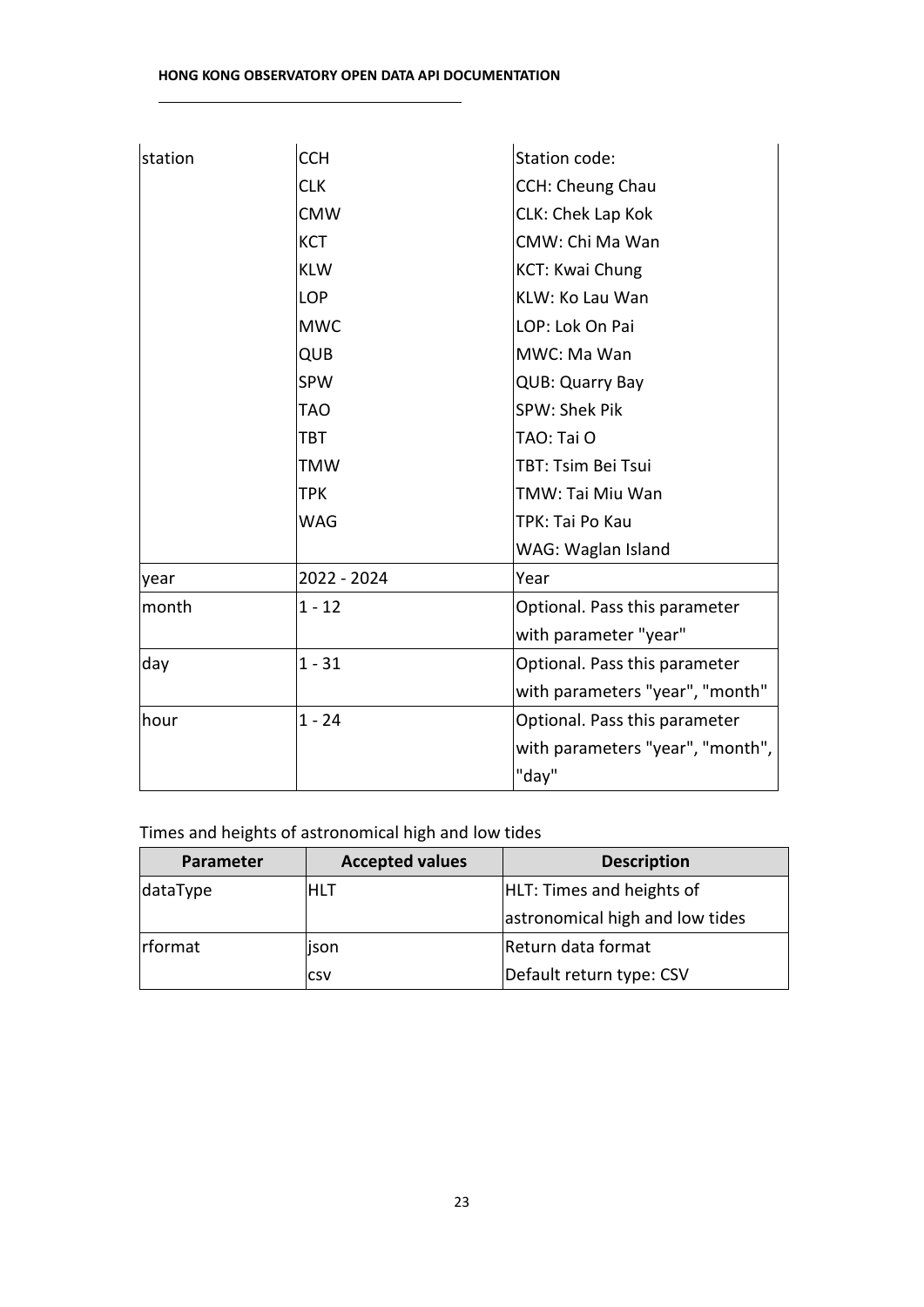#### **HONG KONG OBSERVATORY OPEN DATA API DOCUMENTATION**

| station | <b>CCH</b>  | Station code:                      |
|---------|-------------|------------------------------------|
|         | <b>CLK</b>  | CCH: Cheung Chau                   |
|         | <b>CMW</b>  | CLK: Chek Lap Kok                  |
|         | <b>KCT</b>  | CMW: Chi Ma Wan                    |
|         | <b>KLW</b>  | <b>KCT: Kwai Chung</b>             |
|         | <b>LOP</b>  | KLW: Ko Lau Wan                    |
|         | <b>MWC</b>  | LOP: Lok On Pai                    |
|         | <b>QUB</b>  | MWC: Ma Wan                        |
|         | <b>SPW</b>  | <b>QUB: Quarry Bay</b>             |
|         | <b>TAO</b>  | SPW: Shek Pik                      |
|         | TBT         | TAO: Tai O                         |
|         | TMW         | TBT: Tsim Bei Tsui                 |
|         | TPK         | TMW: Tai Miu Wan                   |
|         | <b>WAG</b>  | TPK: Tai Po Kau                    |
|         |             | WAG: Waglan Island                 |
| year    | 2022 - 2024 | Year                               |
| month   | $1 - 12$    | Optional. Pass this parameter with |
|         |             | parameter "year"                   |
| day     | $1 - 31$    | Optional. Pass this parameter with |
|         |             | parameters "year", "month"         |
| hour    | $1 - 24$    | Optional. Pass this parameter with |
|         |             | parameters "year", "month", "day"  |

# Times of sunrise, sun transit and sunset

| Parameter   | <b>Accepted values</b> | <b>Description</b>                     |
|-------------|------------------------|----------------------------------------|
| dataType    | <b>SRS</b>             | SRS: Times of sunrise, sun transit and |
|             |                        | Isunset                                |
| Irformat    | ison                   | Return data format                     |
|             | <b>CSV</b>             | Default return type: CSV               |
| <b>vear</b> | 2018 - 2024            | Year                                   |
| lmonth      | $1 - 12$               | Optional. Pass this parameter with     |
|             |                        | parameter "year"                       |
| day         | $1 - 31$               | Optional. Pass this parameter with     |
|             |                        | parameters "year", "month"             |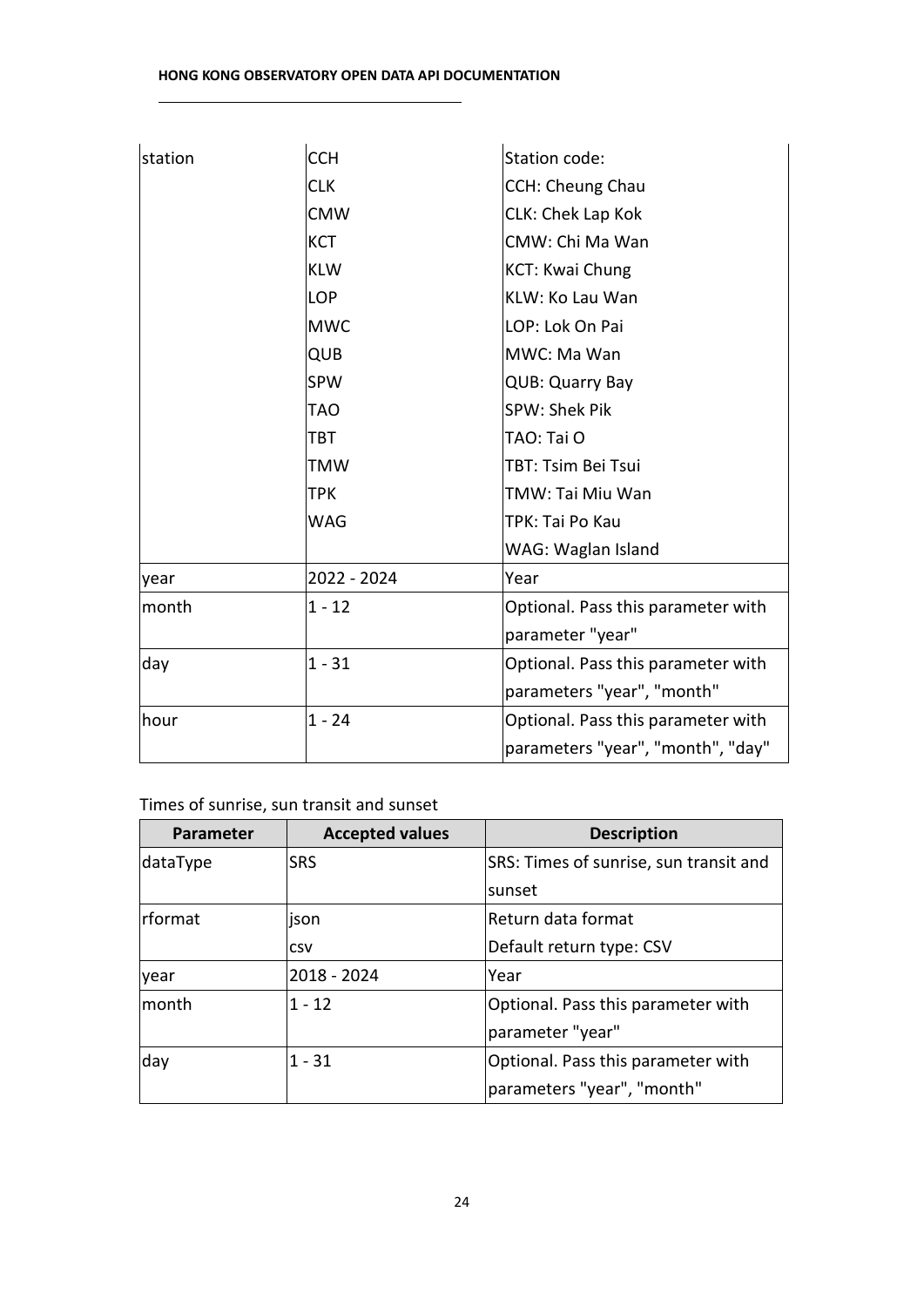| Parameter      | <b>Accepted values</b> | <b>Description</b>                   |
|----------------|------------------------|--------------------------------------|
| dataType       | <b>MRS</b>             | MRS: Times of moonrise, moon transit |
|                |                        | and moonset                          |
| <b>rformat</b> | ison                   | Return data format                   |
|                | <b>CSV</b>             | Default return type: CSV             |
| year           | 2018 - 2024            | Year                                 |
| lmonth         | $1 - 12$               | Optional. Pass this parameter with   |
|                |                        | parameter "year"                     |
| day            | $1 - 31$               | Optional. Pass this parameter with   |
|                |                        | parameters "year", "month"           |

#### Times of moonrise, moon transit and moonset

Cloud-to-ground and cloud-to-cloud lightning count

| Parameter        | <b>Accepted values</b> | <b>Description</b>                 |
|------------------|------------------------|------------------------------------|
| dataType         | LHL.                   | LHL: Cloud-to-ground and cloud-to- |
|                  |                        | cloud lightning count              |
| <b>I</b> rformat | ison                   | Return data format                 |
|                  | <b>CSV</b>             | Default return type: CSV           |
| lang             | len                    | en: English                        |
|                  | tc                     | tc: Traditional Chinese            |
|                  | <b>SC</b>              | sc: Simplified Chinese             |

Latest 10-minute mean visibility

| Parameter | <b>Accepted values</b> | <b>Description</b>                     |
|-----------|------------------------|----------------------------------------|
| dataType  | LTMV                   | LTMV: Latest 10-minute mean visibility |
| rformat   | ison                   | Return data format                     |
|           | <b>CSV</b>             | Default return type: CSV               |
| lang      | len                    | en: English                            |
|           | Itc                    | tc: Traditional Chinese                |
|           | lsc                    | sc: Simplified Chinese                 |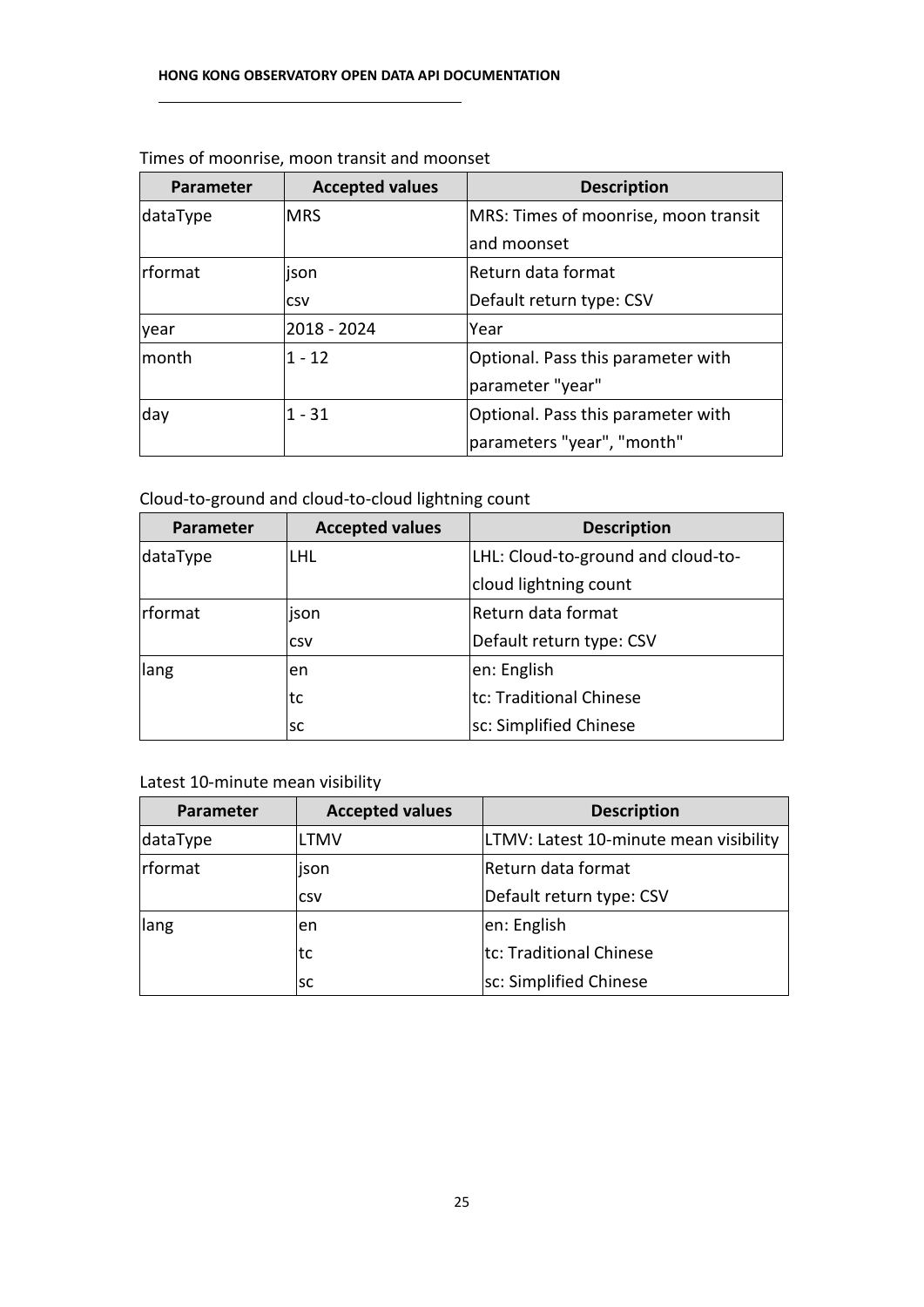| Parameter | <b>Accepted values</b> | <b>Description</b>                        |
|-----------|------------------------|-------------------------------------------|
| dataType  | <b>CLMTEMP</b>         | <b>CLMTEMP: Daily Mean Temperature</b>    |
| rformat   | json                   | Return data format                        |
|           | CSV                    | Default return type: CSV                  |
| station   | <b>CCH</b>             | <b>CCH: Cheung Chau</b>                   |
|           | <b>CWB</b>             | <b>CWB: Clear Water Bay</b>               |
|           | <b>HKA</b>             | HKA: Hong Kong International Airport      |
|           | <b>HKO</b>             | <b>HKO: Hong Kong Observatory</b>         |
|           | <b>HKP</b>             | HKP: Hong Kong Park                       |
|           | <b>HKS</b>             | <b>HKS: Wong Chuk Hang</b>                |
|           | <b>HPV</b>             | <b>HPV: Happy Valley</b>                  |
|           | JKB                    | JKB: Tseung Kwan O                        |
|           | <b>KLT</b>             | KLT: Kowloon City                         |
|           | КP                     | <b>KP: King's Park</b>                    |
|           | <b>KSC</b>             | <b>KSC: Kau Sai Chau</b>                  |
|           | <b>KTG</b>             | <b>KTG: Kwun Tong</b>                     |
|           | <b>LFS</b>             | LFS: Lau Fau Shan                         |
|           | <b>NGP</b>             | NGP: Ngong Ping                           |
|           | <b>PEN</b>             | PEN: Peng Chau                            |
|           | <b>PLC</b>             | PLC: Tai Mei Tuk                          |
|           | SE <sub>1</sub>        | SE1: Kai Tak Runway Park                  |
|           | <b>SEK</b>             | SEK: Shek Kong                            |
|           | <b>SHA</b>             | <b>SHA: Sha Tin</b>                       |
|           | <b>SKG</b>             | SKG: Sai Kung                             |
|           | <b>SKW</b>             | SKW: Shau Kei Wan                         |
|           | <b>SSH</b>             | SSH: Sheung Shui                          |
|           | <b>SSP</b>             | SSP: Sham Shui Po                         |
|           | <b>STY</b>             | <b>STY: Stanley</b>                       |
|           | ТC                     | TC: Tate's Cairn                          |
|           | <b>TKL</b>             | TKL: Ta Kwu Ling                          |
|           | <b>TMS</b>             | TMS: Tai Mo Shan                          |
|           | <b>TPO</b>             | TPO: Tai Po (Conservation Studies Centre) |
|           | TU1                    | TU1: Tuen Mun Children and Juvenile Home  |
|           | TW                     | TW: Tsuen Wan Shing Mun Valley            |
|           | TWN                    | TWN: Tsuen Wan                            |
|           | TY1                    | TY1: New Tsing Yi Station                 |

# Daily Mean Temperature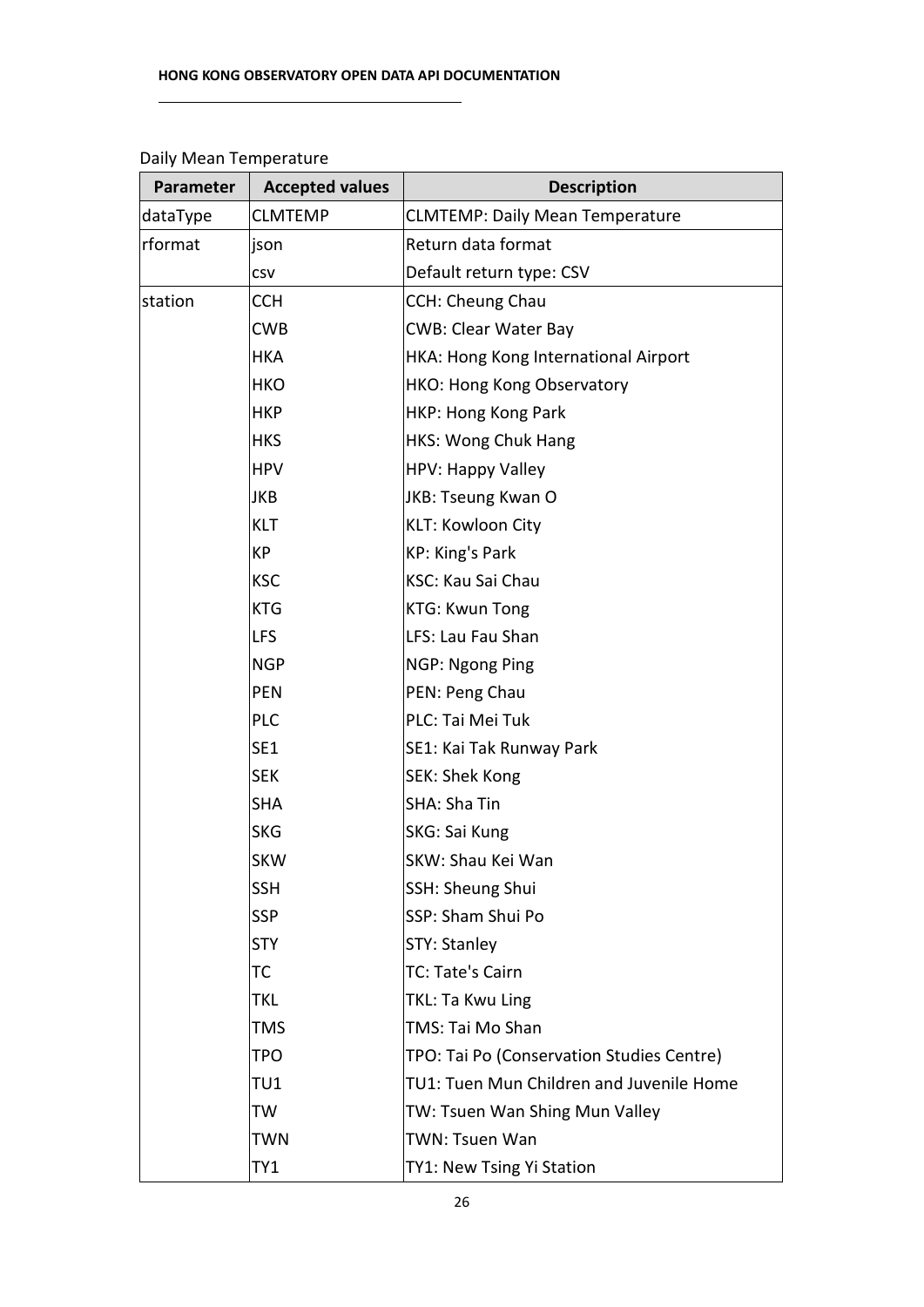|      | <b>TYW</b>        | TYW: Pak Tam Chung (Tsak Yue Wu)                |
|------|-------------------|-------------------------------------------------|
|      | VP1               | <b>VP1: The Peak</b>                            |
|      | WGL               | WGL: Waglan Island                              |
|      | <b>WLP</b>        | <b>WLP: Wetland Park</b>                        |
|      | <b>WTS</b>        | WTS: Wong Tai Sin                               |
|      | YCT               | YCT: Tai Po (Yuan Chau Tsai Park)               |
|      | YLP               | YLP: Yuen Long Park                             |
| year | $1884 - current$  | Year Range:                                     |
|      | year <sup>1</sup> | CCH: 1992 to current year                       |
|      |                   | CWB: 2018 to current year                       |
|      |                   | HKA: 1997 to current year                       |
|      |                   | HKO: 1884 to current year (Exclude 1940 - 1946) |
|      |                   | HKP: 2007 to current year                       |
|      |                   | HKS: 1989 to current year                       |
|      |                   | HPV: 2008 to current year                       |
|      |                   | JKB: 1991 to current year                       |
|      |                   | KLT: 2008 to current year                       |
|      |                   | KP: 1992 to current year                        |
|      |                   | KSC: 2008 to current year                       |
|      |                   | KTG: 2009 to current year                       |
|      |                   | LFS: 1985 to current year                       |
|      |                   | NGP: 2003 to current year                       |
|      |                   | PEN: 2004 to current year                       |
|      |                   | PLC: 1993 to current year                       |
|      |                   | SE1: 2014 to current year                       |
|      |                   | SEK: 1996 to current year                       |
|      |                   | SHA: 1984 to current year                       |
|      |                   | SKG: 1993 to current year                       |
|      |                   | SKW: 2007 to current year                       |
|      |                   | SSH: 2004 to current year                       |
|      |                   | SSP: 2010 to current year                       |
|      |                   | STY: 2009 to current year                       |
|      |                   | TC: 1997 to current year                        |
|      |                   | TKL: 1988 to current year                       |
|      |                   | TMS: 1997 to current year                       |
|      |                   | TPO: 1999 to current year                       |
|      |                   | TU1: 2007 to current year                       |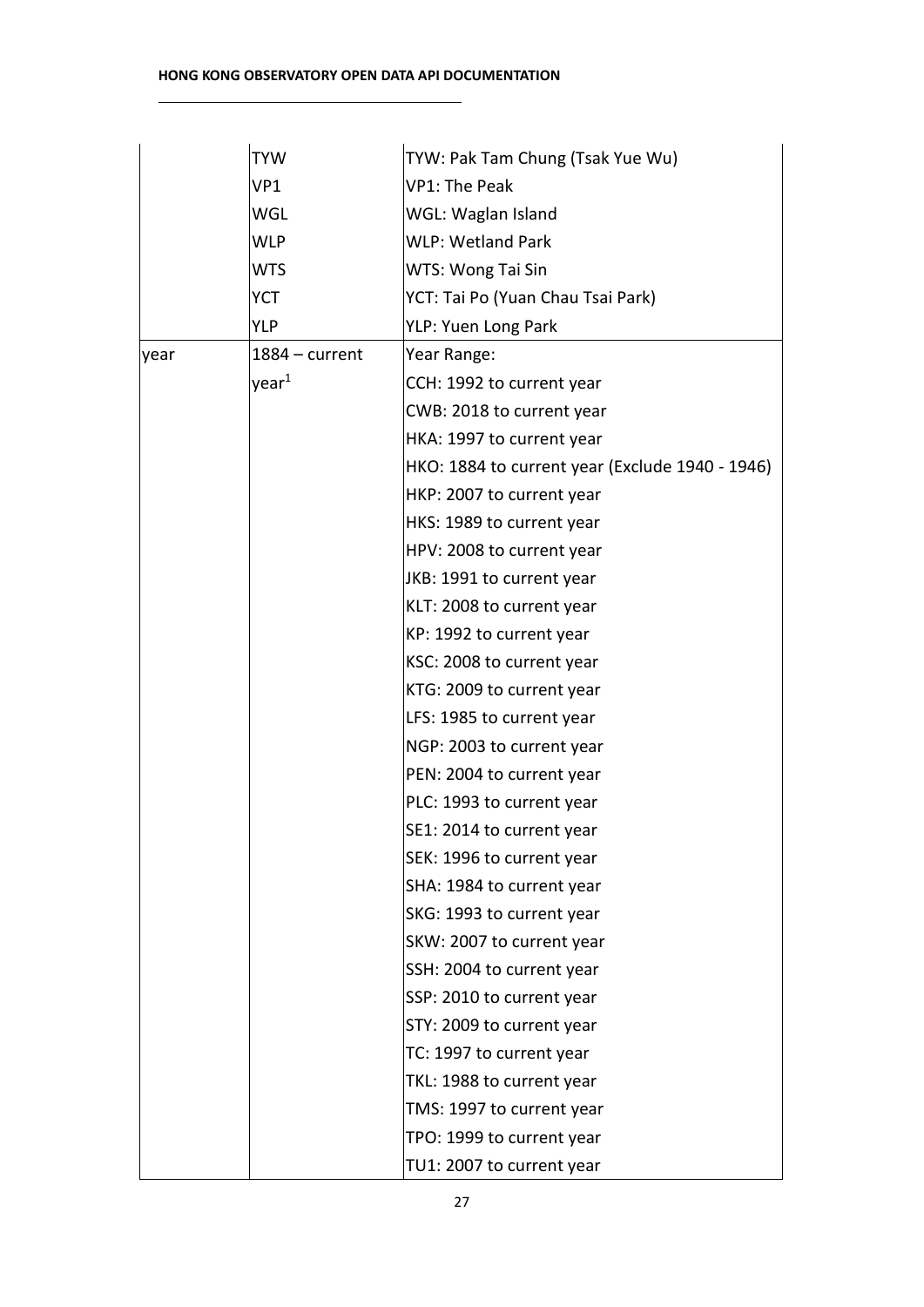|        |          | TW: 2010 to current year                     |
|--------|----------|----------------------------------------------|
|        |          | TWN: 2006 to current year                    |
|        |          | TY1: 2010 to current year                    |
|        |          | TYW: 1995 to current year                    |
|        |          | VP1: 2003 to current year                    |
|        |          | WGL: 1989 to current year                    |
|        |          | WLP: 2005 to current year                    |
|        |          | WTS: 2009 to current year                    |
|        |          | YCT: 2022 to current year                    |
|        |          | YLP: 2015 to current year                    |
|        |          | Default return data: All years               |
| lmonth | $1 - 12$ | Optional. Pass this parameter with parameter |
|        |          | 'year"                                       |

1. Each station has different year range. Please check the description for details.

Daily Maximum Temperature

| <b>Parameter</b> | <b>Accepted values</b> | <b>Description</b>                        |
|------------------|------------------------|-------------------------------------------|
| dataType         | <b>CLMMAXT</b>         | <b>CLMMAXT: Daily Maximum Temperature</b> |
| rformat          | json                   | Return data format                        |
|                  | <b>CSV</b>             | Default return type: CSV                  |
| station          | <b>CCH</b>             | <b>CCH: Cheung Chau</b>                   |
|                  | <b>CWB</b>             | <b>CWB: Clear Water Bay</b>               |
|                  | <b>HKA</b>             | HKA: Hong Kong International Airport      |
|                  | <b>HKO</b>             | HKO: Hong Kong Observatory                |
|                  | <b>HKP</b>             | HKP: Hong Kong Park                       |
|                  | <b>HKS</b>             | HKS: Wong Chuk Hang                       |
|                  | <b>HPV</b>             | HPV: Happy Valley                         |
|                  | JKB                    | JKB: Tseung Kwan O                        |
|                  | <b>KLT</b>             | KLT: Kowloon City                         |
|                  | <b>KP</b>              | KP: King's Park                           |
|                  | <b>KSC</b>             | KSC: Kau Sai Chau                         |
|                  | <b>KTG</b>             | KTG: Kwun Tong                            |
|                  | <b>LFS</b>             | LFS: Lau Fau Shan                         |
|                  | <b>NGP</b>             | NGP: Ngong Ping                           |
|                  | <b>PEN</b>             | PEN: Peng Chau                            |
|                  | <b>PLC</b>             | PLC: Tai Mei Tuk                          |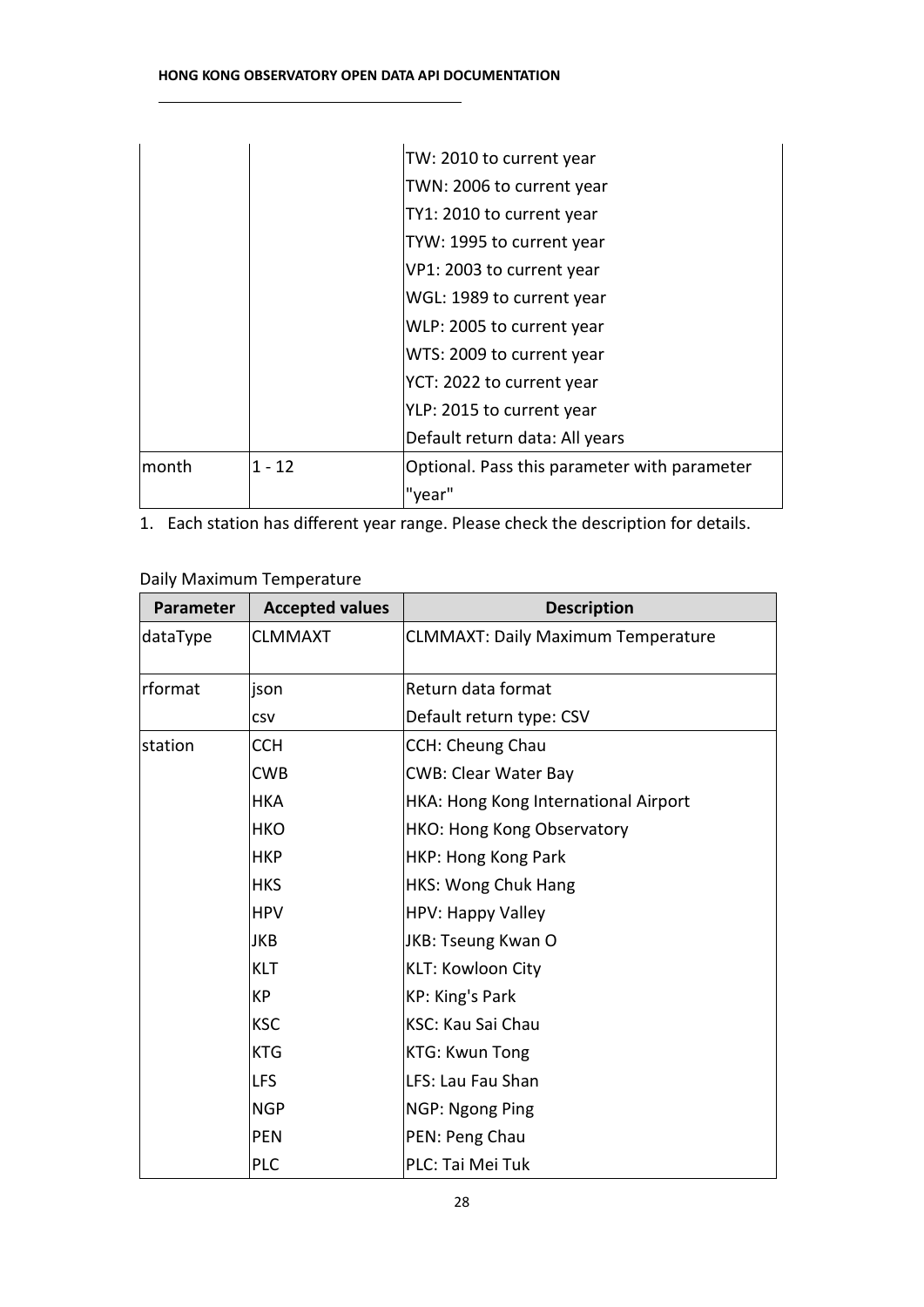|      | SE1               | SE1: Kai Tak Runway Park                        |
|------|-------------------|-------------------------------------------------|
|      | <b>SEK</b>        | SEK: Shek Kong                                  |
|      | <b>SHA</b>        | SHA: Sha Tin                                    |
|      | <b>SKG</b>        | SKG: Sai Kung                                   |
|      | <b>SKW</b>        | SKW: Shau Kei Wan                               |
|      | <b>SSH</b>        | SSH: Sheung Shui                                |
|      | <b>SSP</b>        | SSP: Sham Shui Po                               |
|      | <b>STY</b>        | STY: Stanley                                    |
|      | ТC                | TC: Tate's Cairn                                |
|      | TKL               | TKL: Ta Kwu Ling                                |
|      | TMS               | TMS: Tai Mo Shan                                |
|      | <b>TPO</b>        | TPO: Tai Po (Conservation Studies Centre)       |
|      | TU1               | TU1: Tuen Mun Children and Juvenile Home        |
|      | TW                | TW: Tsuen Wan Shing Mun Valley                  |
|      | TWN               | TWN: Tsuen Wan                                  |
|      | TY1               | TY1: New Tsing Yi Station                       |
|      | <b>TYW</b>        | TYW: Pak Tam Chung (Tsak Yue Wu)                |
|      | VP1               | <b>VP1: The Peak</b>                            |
|      | WGL               | WGL: Waglan Island                              |
|      | <b>WLP</b>        | <b>WLP: Wetland Park</b>                        |
|      | <b>WTS</b>        | WTS: Wong Tai Sin                               |
|      | <b>YCT</b>        | YCT: Tai Po (Yuan Chau Tsai Park)               |
|      | YLP               | YLP: Yuen Long Park                             |
| year | $1884 - current$  | Year Range:                                     |
|      | year <sup>1</sup> | CCH: 1992 to current year                       |
|      |                   | CWB: 2018 to current year                       |
|      |                   | HKA: 1997 to current year                       |
|      |                   | HKO: 1884 to current year (Exclude 1940 - 1946) |
|      |                   | HKP: 2007 to current year                       |
|      |                   | HKS: 1989 to current year                       |
|      |                   | HPV: 2008 to current year                       |
|      |                   | JKB: 1991 to current year                       |
|      |                   | KLT: 2008 to current year                       |
|      |                   | KP: 1992 to current year                        |
|      |                   | KSC: 2008 to current year                       |
|      |                   | KTG: 2009 to current year                       |
|      |                   | LFS: 1985 to current year                       |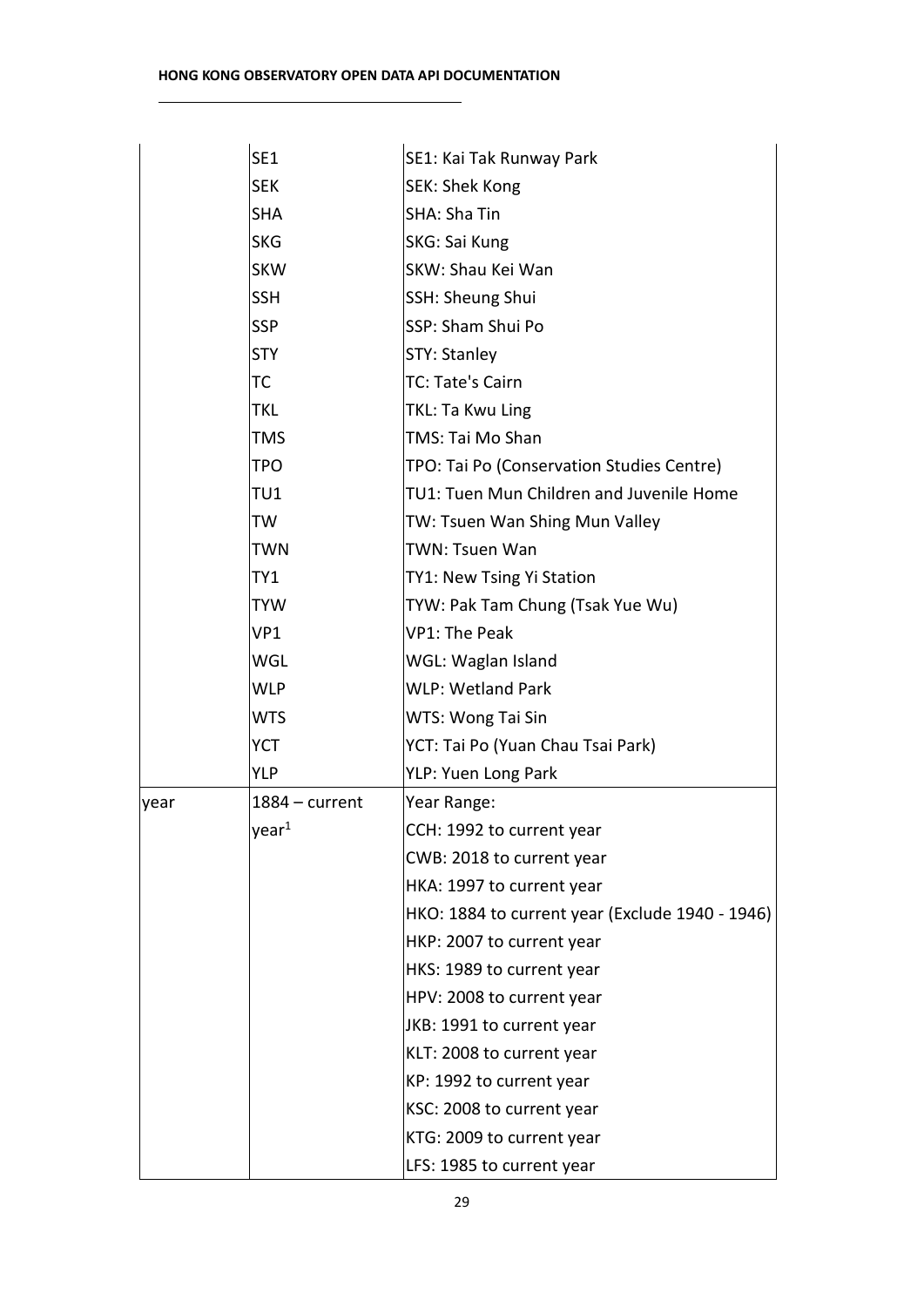|       |        | NGP: 2003 to current year                    |
|-------|--------|----------------------------------------------|
|       |        | PEN: 2004 to current year                    |
|       |        | PLC: 1993 to current year                    |
|       |        | SE1: 2014 to current year                    |
|       |        | SEK: 1996 to current year                    |
|       |        | SHA: 1984 to current year                    |
|       |        | SKG: 1993 to current year                    |
|       |        | SKW: 2007 to current year                    |
|       |        | SSH: 2004 to current year                    |
|       |        | SSP: 2010 to current year                    |
|       |        | STY: 2009 to current year                    |
|       |        | TC: 1997 to current year                     |
|       |        | TKL: 1988 to current year                    |
|       |        | TMS: 1997 to current year                    |
|       |        | TPO: 1999 to current year                    |
|       |        | TU1: 2007 to current year                    |
|       |        | TW: 2010 to current year                     |
|       |        | TWN: 2006 to current year                    |
|       |        | TY1: 2010 to current year                    |
|       |        | TYW: 1995 to current year                    |
|       |        | VP1: 2003 to current year                    |
|       |        | WGL: 1989 to current year                    |
|       |        | WLP: 2005 to current year                    |
|       |        | WTS: 2009 to current year                    |
|       |        | YCT: 2022 to current year                    |
|       |        | YLP: 2015 to current year                    |
|       |        | Default return data: All years               |
| month | 1 - 12 | Optional. Pass this parameter with parameter |
|       |        | "year"                                       |

1. Each station has different year range. Please check the description for details.

# Daily Minimum Temperature

| Parameter        | <b>Accepted values</b> | <b>Description</b>                 |
|------------------|------------------------|------------------------------------|
| dataType         | <b>CLMMINT</b>         | CLMMINT: Daily Minimum Temperature |
| <b>I</b> rformat | ison                   | Return data format                 |
|                  | <b>CSV</b>             | Default return type: CSV           |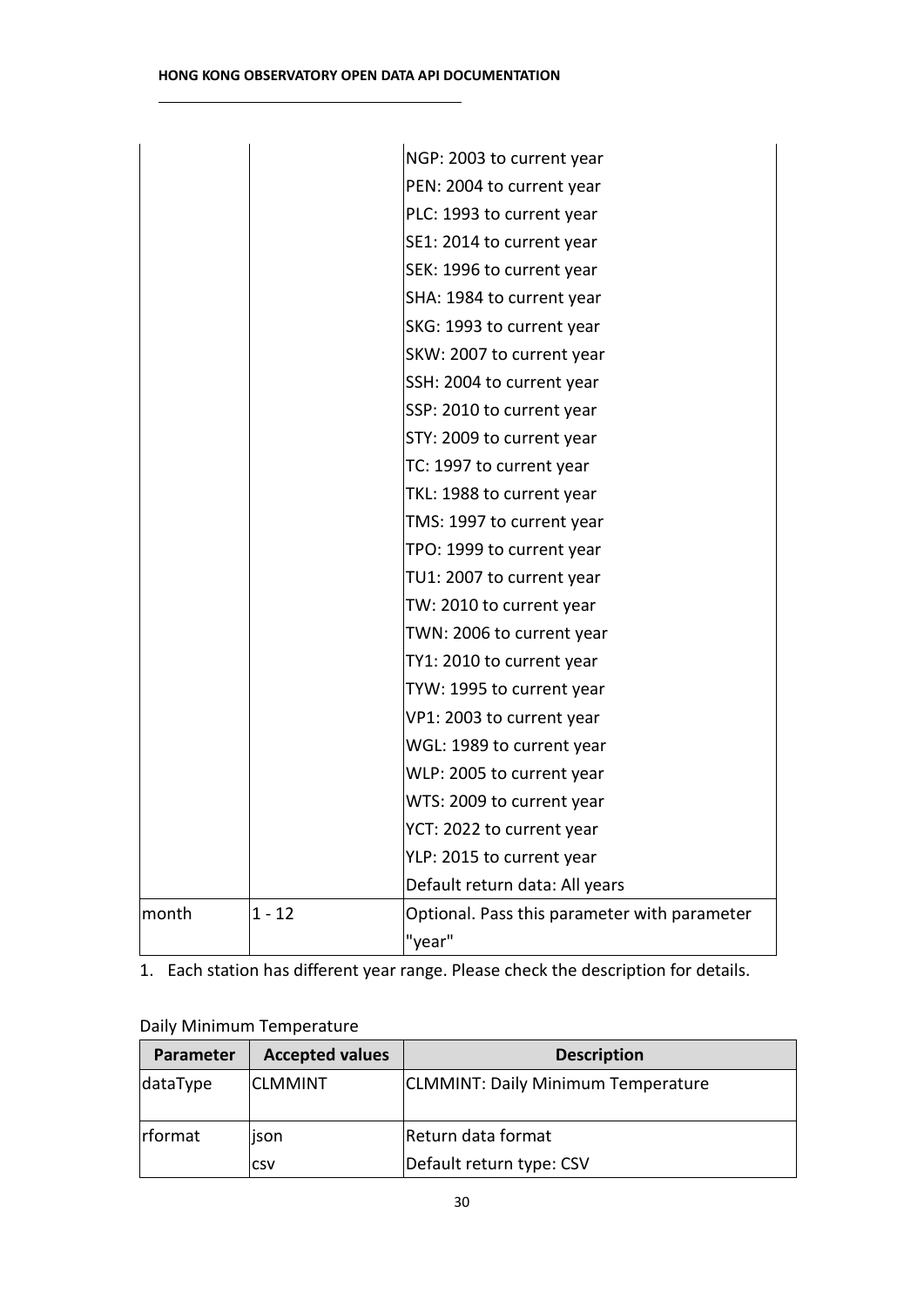| station | <b>CCH</b> | <b>CCH: Cheung Chau</b>                   |
|---------|------------|-------------------------------------------|
|         | <b>CWB</b> | <b>CWB: Clear Water Bay</b>               |
|         | <b>HKA</b> | HKA: Hong Kong International Airport      |
|         | <b>HKO</b> | HKO: Hong Kong Observatory                |
|         | <b>HKP</b> | HKP: Hong Kong Park                       |
|         | <b>HKS</b> | HKS: Wong Chuk Hang                       |
|         | <b>HPV</b> | HPV: Happy Valley                         |
|         | <b>JKB</b> | JKB: Tseung Kwan O                        |
|         | <b>KLT</b> | KLT: Kowloon City                         |
|         | КP         | KP: King's Park                           |
|         | <b>KSC</b> | <b>KSC: Kau Sai Chau</b>                  |
|         | <b>KTG</b> | <b>KTG: Kwun Tong</b>                     |
|         | <b>LFS</b> | LFS: Lau Fau Shan                         |
|         | <b>NGP</b> | NGP: Ngong Ping                           |
|         | <b>PEN</b> | PEN: Peng Chau                            |
|         | <b>PLC</b> | PLC: Tai Mei Tuk                          |
|         | SE1        | SE1: Kai Tak Runway Park                  |
|         | <b>SEK</b> | SEK: Shek Kong                            |
|         | <b>SHA</b> | SHA: Sha Tin                              |
|         | <b>SKG</b> | SKG: Sai Kung                             |
|         | <b>SKW</b> | SKW: Shau Kei Wan                         |
|         | <b>SSH</b> | SSH: Sheung Shui                          |
|         | <b>SSP</b> | SSP: Sham Shui Po                         |
|         | <b>STY</b> | <b>STY: Stanley</b>                       |
|         | ТC         | TC: Tate's Cairn                          |
|         | TKL        | TKL: Ta Kwu Ling                          |
|         | TMS        | TMS: Tai Mo Shan                          |
|         | TPO        | TPO: Tai Po (Conservation Studies Centre) |
|         | TU1        | TU1: Tuen Mun Children and Juvenile Home  |
|         | TW         | TW: Tsuen Wan Shing Mun Valley            |
|         | TWN        | <b>TWN: Tsuen Wan</b>                     |
|         | TY1        | TY1: New Tsing Yi Station                 |
|         | <b>TYW</b> | TYW: Pak Tam Chung (Tsak Yue Wu)          |
|         | VP1        | <b>VP1: The Peak</b>                      |
|         | <b>WGL</b> | WGL: Waglan Island                        |
|         | <b>WLP</b> | <b>WLP: Wetland Park</b>                  |
|         | <b>WTS</b> | WTS: Wong Tai Sin                         |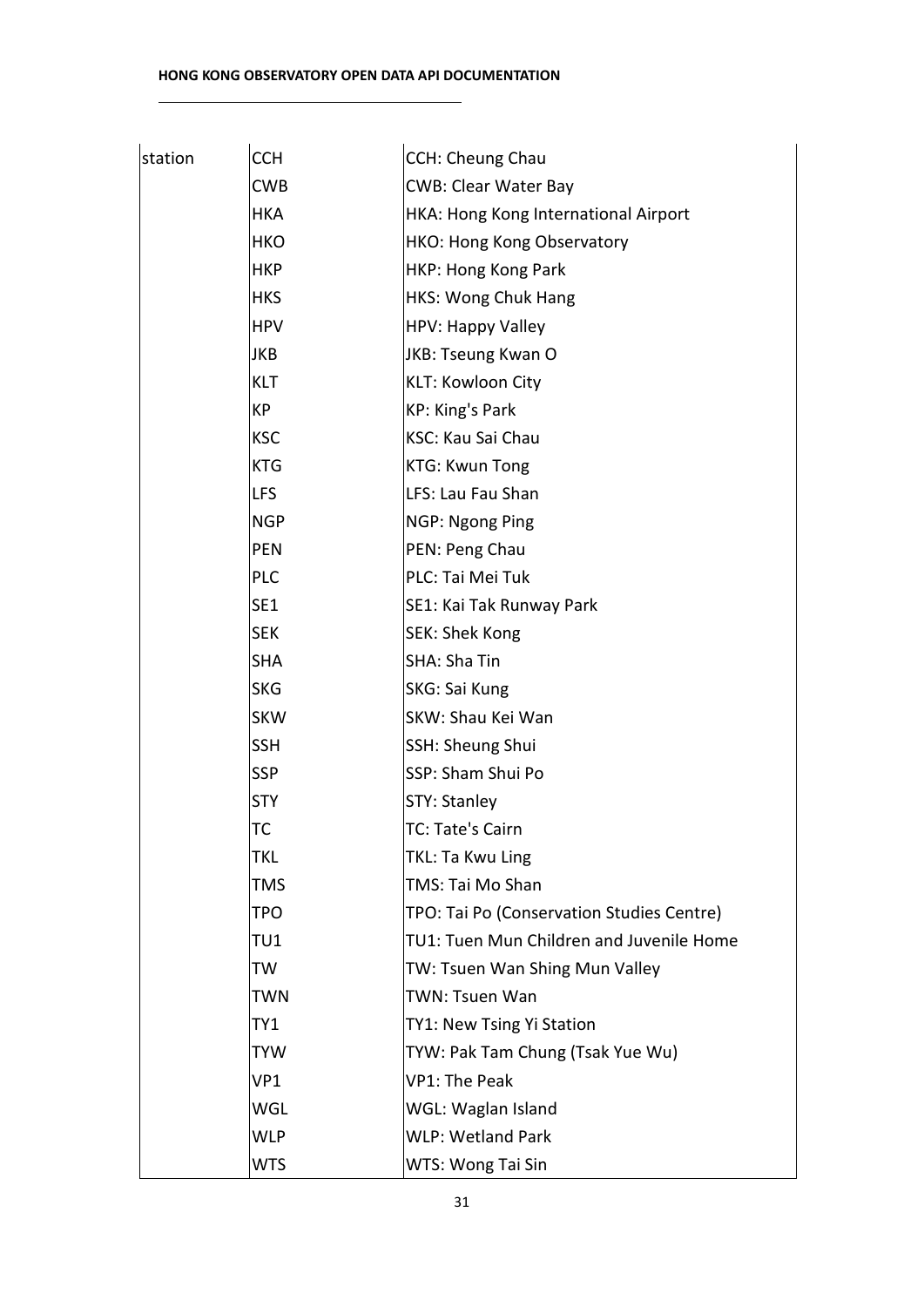#### **HONG KONG OBSERVATORY OPEN DATA API DOCUMENTATION**

|      | <b>YCT</b>        | YCT: Tai Po (Yuan Chau Tsai Park)               |
|------|-------------------|-------------------------------------------------|
|      | <b>YLP</b>        | YLP: Yuen Long Park                             |
| year | 1884 - current    | Year Range:                                     |
|      | year <sup>1</sup> | CCH: 1992 to current year                       |
|      |                   | CWB: 2018 to current year                       |
|      |                   | HKA: 1997 to current year                       |
|      |                   | HKO: 1884 to current year (Exclude 1940 - 1946) |
|      |                   | HKP: 2007 to current year                       |
|      |                   | HKS: 1989 to current year                       |
|      |                   | HPV: 2008 to current year                       |
|      |                   | JKB: 1991 to current year                       |
|      |                   | KLT: 2008 to current year                       |
|      |                   | KP: 1992 to current year                        |
|      |                   | KSC: 2008 to current year                       |
|      |                   | KTG: 2009 to current year                       |
|      |                   | LFS: 1985 to current year                       |
|      |                   | NGP: 2003 to current year                       |
|      |                   | PEN: 2004 to current year                       |
|      |                   | PLC: 1993 to current year                       |
|      |                   | SE1: 2014 to current year                       |
|      |                   | SEK: 1996 to current year                       |
|      |                   | SHA: 1984 to current year                       |
|      |                   | SKG: 1993 to current year                       |
|      |                   | SKW: 2007 to current year                       |
|      |                   | SSH: 2004 to current year                       |
|      |                   | SSP: 2010 to current year                       |
|      |                   | STY: 2009 to current year                       |
|      |                   | TC: 1997 to current year                        |
|      |                   | TKL: 1988 to current year                       |
|      |                   | TMS: 1997 to current year                       |
|      |                   | TPO: 1999 to current year                       |
|      |                   | TU1: 2007 to current year                       |
|      |                   | TW: 2010 to current year                        |
|      |                   | TWN: 2006 to current year                       |
|      |                   | TY1: 2010 to current year                       |
|      |                   | TYW: 1995 to current year                       |
|      |                   | VP1: 2003 to current year                       |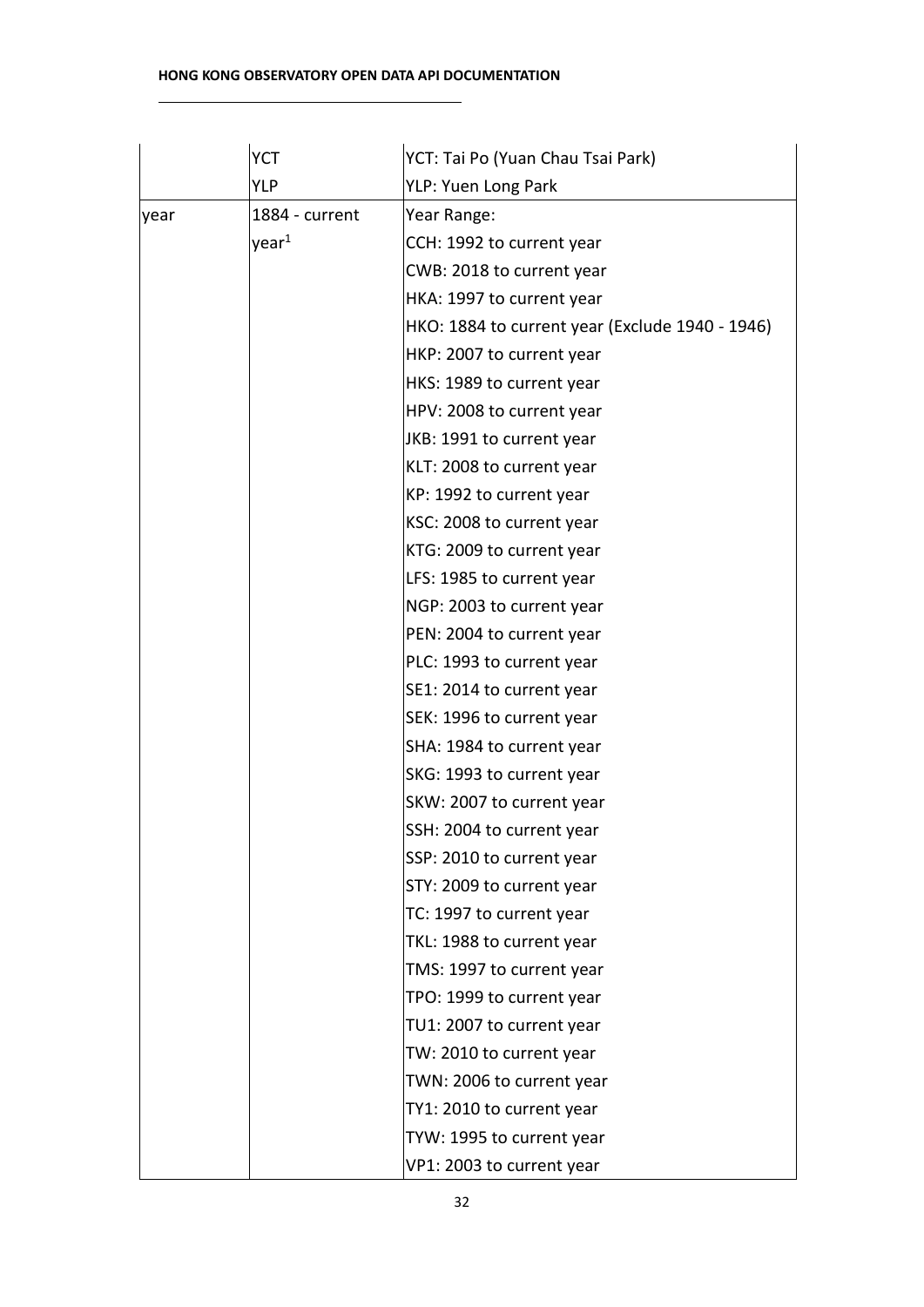|       |          | WGL: 1989 to current year                    |
|-------|----------|----------------------------------------------|
|       |          | WLP: 2005 to current year                    |
|       |          | WTS: 2009 to current year                    |
|       |          | YCT: 2022 to current year                    |
|       |          | YLP: 2015 to current year                    |
|       |          | Default return data: All years               |
| month | $1 - 12$ | Optional. Pass this parameter with parameter |
|       |          | 'year"                                       |

1. Each station has different year range. Please check the description for details.

| Parameter | <b>Accepted values</b> | <b>Description</b>                              |
|-----------|------------------------|-------------------------------------------------|
| dataType  | <b>RYES</b>            | <b>RYES: Weather and Radiation Level Report</b> |
| date      | 20190910 -             | Date of weather and radiation level report      |
|           | yesterday <sup>1</sup> |                                                 |
| lang      | en                     | en: English                                     |
|           | tc                     | tc: Traditional Chinese                         |
|           | <b>SC</b>              | sc: Simplified Chinese                          |
|           |                        | Default language: en                            |
| station   | <b>CLK</b>             | <b>CCH: Cheung Chau</b>                         |
|           | <b>CCH</b>             | CLK: Chek Lap Kok                               |
|           | <b>HKO</b>             | EPC: Ping Chau                                  |
|           | <b>HPV</b>             | HKO: Hong Kong Observatory                      |
|           | <b>HKP</b>             | HKP: Hong Kong Park                             |
|           | SE1                    | <b>HKS: Wong Chuk Hang</b>                      |
|           | <b>KAT</b>             | HPV: Happy Valley                               |
|           | КP                     | JKB: Tseung Kwan O                              |
|           | <b>KLT</b>             | <b>KAT: Kat O</b>                               |
|           | <b>KTG</b>             | KLT: Kowloon City                               |
|           | <b>LFS</b>             | <b>KP: Kings Park</b>                           |
|           | <b>EPC</b>             | <b>KTG: Kwun Tong</b>                           |
|           | <b>SKG</b>             | LFS: Lau Fau Shan                               |
|           | <b>SWH</b>             | PLC: Tai Mei Tuk                                |
|           | <b>STK</b>             | SE1: Kai Tak Runway Park                        |
|           | <b>SHA</b>             | SEK: Shek Kong                                  |
|           | <b>SSP</b>             | <b>SHA: Sha Tin</b>                             |

# Weather and Radiation Level Report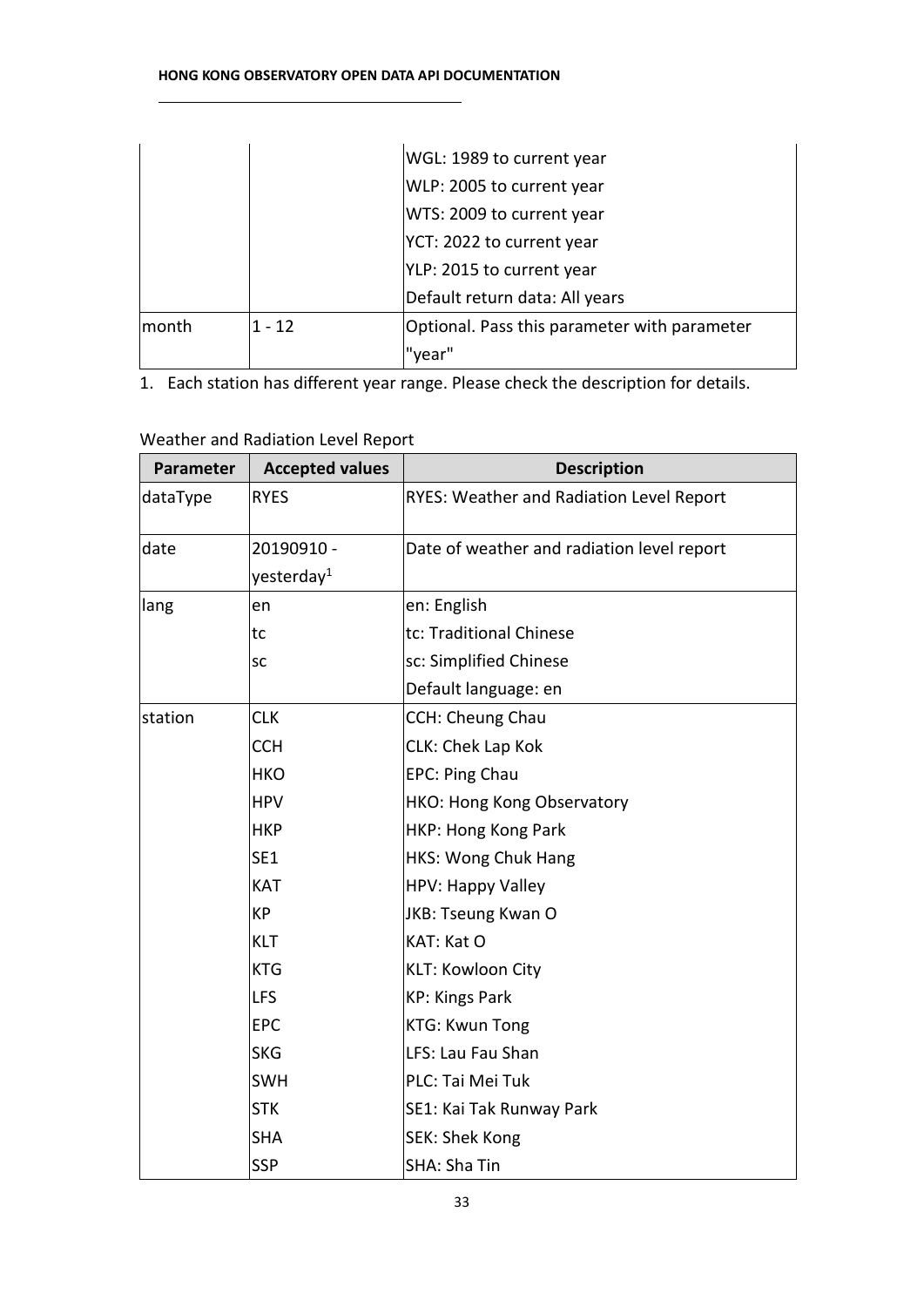| <b>SKW</b> | SKG: Sai Kung                  |
|------------|--------------------------------|
| <b>SEK</b> | SKW: Shau Kei Wan              |
| <b>STY</b> | SSP: Sham Shui Po              |
| TKL        | STK: Sha Tau Kok               |
| <b>PLC</b> | STY: Stanley                   |
| <b>TAP</b> | SWH: Sai Wan Ho                |
| JKB        | TAP: Tap Mun                   |
| TBT        | TBT: Tsim Bei Tsui             |
| TY1        | TKL: Ta Kwu Ling               |
| TWN        | <b>TUN: Tuen Mun</b>           |
| TW         | TW: Tsuen Wan Shing Mun Valley |
| TUN        | TWN: Tsuen Wan Ho Koon         |
| <b>HKS</b> | TY1: Tsing Yi                  |
| <b>WTS</b> | WTS: Wong Tai Sin              |
| <b>YCT</b> | YCT: Tai Po                    |
| <b>YLP</b> | YLP: Yuen Long Park            |
| <b>YNF</b> | YNF: Yuen Ng Fan               |

1. The data will be available after 01:30 GMT+0800 in the next day.

#### **Response**

#### CSV

| <b>Dataset</b>                       | Data Type   | <b>Description</b>  |
|--------------------------------------|-------------|---------------------|
| Hourly heights of astronomical tides | <b>HHOT</b> | Line 1: Headers     |
| Times and heights of astronomical    | HLT         | Line 2 to end: Data |
| high and low tides                   |             |                     |
| Times of sunrise, sun transit and    | <b>SRS</b>  |                     |
| sunset                               |             |                     |
| Times of moonrise, moon transit and  | <b>MRS</b>  |                     |
| Imoonset                             |             |                     |
| Cloud-to-ground and cloud-to-cloud   | ILHL        |                     |
| lightning count                      |             |                     |
|                                      |             |                     |
| Latest 10-minute mean visibility     | LTMV        |                     |
|                                      |             |                     |
| Daily Mean Temperature               | CLMTEMP     |                     |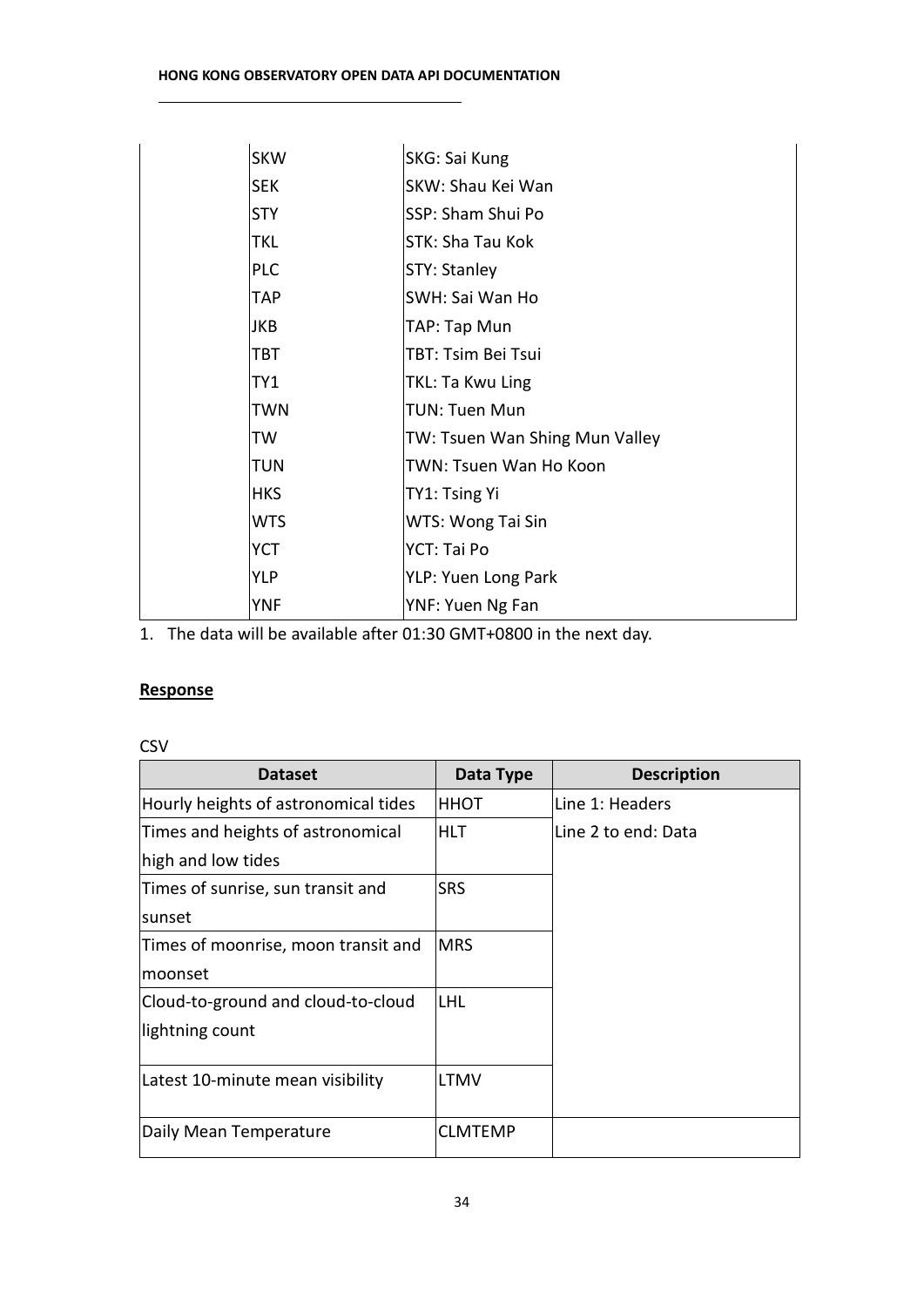| Daily Maximum Temperature | <b>CLMMAXT</b> | Line $1, 2$ : Type                                                        |
|---------------------------|----------------|---------------------------------------------------------------------------|
| Daily Minimum Temperature | <b>CLMMINT</b> | Line 3: Headers<br>Line 4 to blank line: Data<br>After blank line: Legend |

#### JSON

| <b>Dataset</b>                        | Data Type      | <b>Description</b>                                                                   |  |  |
|---------------------------------------|----------------|--------------------------------------------------------------------------------------|--|--|
| Hourly heights of astronomical        | <b>HHOT</b>    |                                                                                      |  |  |
| tides                                 |                | "fields': ["", "", ],                                                                |  |  |
| Times and heights of                  | HLT            | "data": [["", "", ], ["", "", ], ]                                                   |  |  |
| astronomical high and low tides       |                | ł                                                                                    |  |  |
| Times of sunrise, sun transit and SRS |                |                                                                                      |  |  |
| sunset                                |                |                                                                                      |  |  |
| Times of moonrise, moon transit MRS   |                |                                                                                      |  |  |
| and moonset                           |                |                                                                                      |  |  |
| Cloud-to-ground and cloud-to-         | <b>LHL</b>     |                                                                                      |  |  |
| cloud lightning count                 |                |                                                                                      |  |  |
| Latest 10-minute mean visibility LTMV |                |                                                                                      |  |  |
| Daily Mean Temperature                | <b>CLMTEMP</b> | "type": ["", ""],                                                                    |  |  |
| Daily Maximum Temperature             | <b>CLMMAXT</b> | "fields': ["", "", ],<br>"data": [["", "", ], ["", "", ], ],<br>"legend": ["", "", ] |  |  |
| Daily Minimum Temperature             | <b>CLMMINT</b> |                                                                                      |  |  |
| Weather and Radiation Level           | <b>RYES</b>    | ₹                                                                                    |  |  |
| Report                                |                | type: data,                                                                          |  |  |
|                                       |                | type: data,                                                                          |  |  |
|                                       |                |                                                                                      |  |  |
|                                       |                | type: data,                                                                          |  |  |
|                                       |                |                                                                                      |  |  |
|                                       |                | Format of "type":                                                                    |  |  |
|                                       |                | ${Station} + {Attribute}^1$                                                          |  |  |
|                                       |                | {OtherAttribute}                                                                     |  |  |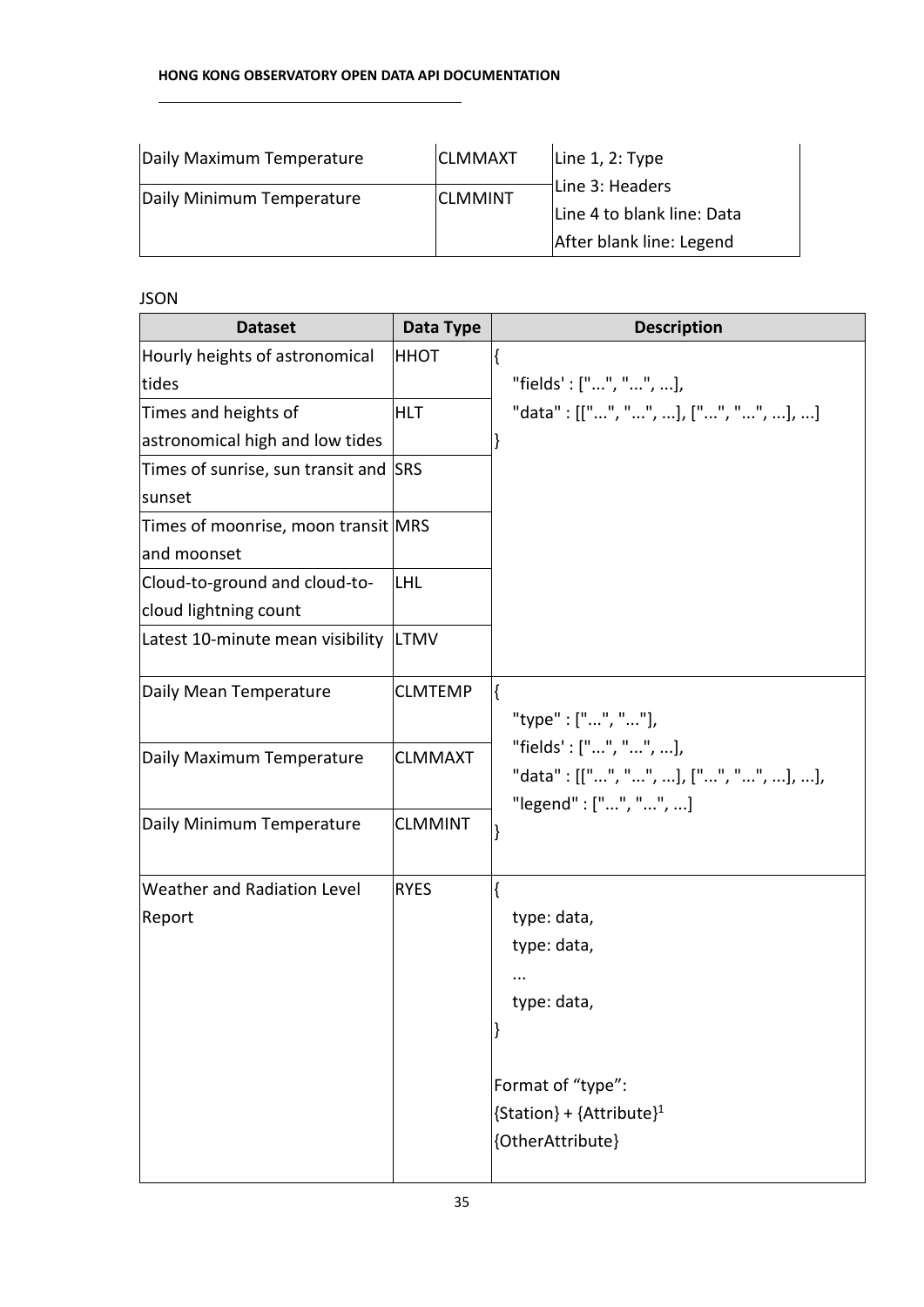| {Station} list:                         |
|-----------------------------------------|
| CheungChau: Cheung Chau                 |
| ChekLapKok: Chek Lap Kok                |
| PingChau: Ping Chau                     |
| HKO: Hong Kong Observatory              |
| HongKongPark: Hong Kong Park            |
| WongChukHang: Wong Chuk Hang            |
| HappyValley: Happy Valley               |
| TseungKwanO: Tseung Kwan O              |
| KatO: Kat O                             |
| KowloonCity: Kowloon City               |
| KingsPark: Kings Park                   |
| KwunTong: Kwun Tong                     |
| LauFauShan: Lau Fau Shan                |
| TaiMeiTuk: Tai Mei Tuk                  |
| KaiTakRunwayPark: Kai Tak Runway Park   |
| ShekKong: Shek Kong                     |
| ShaTin: Sha Tin                         |
| SaiKung: Sai Kung                       |
| ShauKeiWan: Shau Kei Wan                |
| ShamShuiPo: Sham Shui Po                |
| ShaTauKok: Sha Tau Kok                  |
| <b>Stanley: Stanley</b>                 |
| SaiWanHo: Sai Wan Ho                    |
| TapMun: Tap Mun                         |
| TsimBeiTsui: Tsim Bei Tsui              |
| TaKwuLing: Ta Kwu Ling                  |
| TaiPo: Tai Po                           |
| TuenMun: Tuen Mun                       |
| TsuenWanShingMunValley: Tsuen Wan Shing |
| Mun Valley                              |
| TsuenWanHoKoon: Tsuen Wan Ho Koon       |
| TsingYi: Tsing Yi                       |
| WongTaiSin: Wong Tai Sin                |
| YuenLongPark: Yuen Long Park            |
| YuenNgFan: Yuen Ng Fan                  |
|                                         |